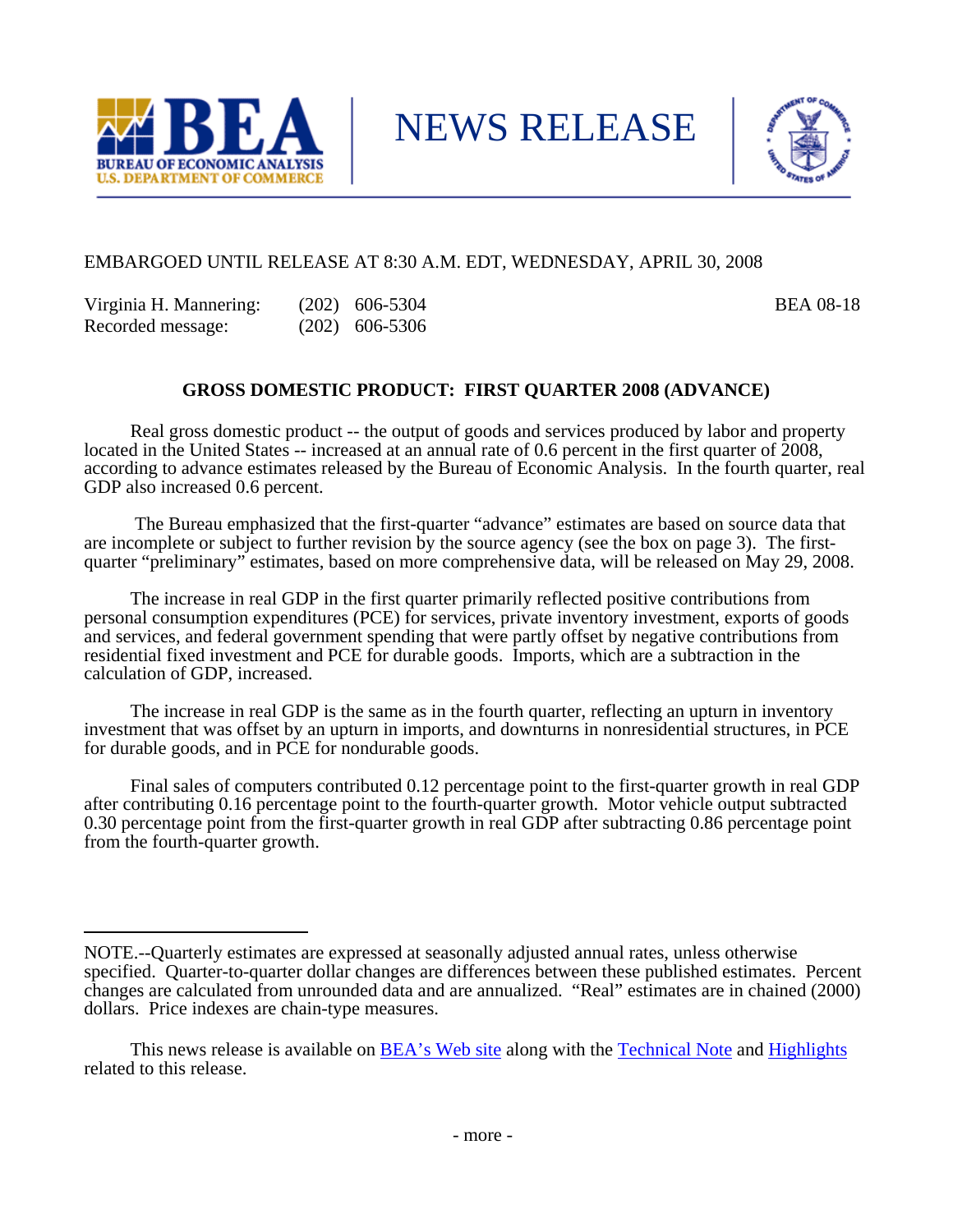The price index for gross domestic purchases, which measures prices paid by U.S. residents, increased 3.5 percent in the first quarter, compared with an increase of 3.7 percent in the fourth. Excluding food and energy prices, the price index for gross domestic purchases increased 2.2 percent in the first quarter, compared with an increase of 2.3 percent in the fourth. About 0.3 percentage point of the first-quarter increase in the index was accounted for by the pay raise for federal civilian and military personnel, which is treated as an increase in the prices of employee services purchased by the federal government.

Real personal consumption expenditures increased 1.0 percent in the first quarter, compared with an increase of 2.3 percent in the fourth. Durable goods decreased 6.1 percent, in contrast to an increase of 2.0 percent. Nondurable goods decreased 1.3 percent, in contrast to an increase of 1.2 percent. Services increased 3.4 percent, compared with an increase of 2.8 percent.

Real nonresidential fixed investment decreased 2.5 percent in the first quarter, in contrast to an increase of 6.0 percent in the fourth. Nonresidential structures decreased 6.2 percent, in contrast to an increase of 12.4 percent. Equipment and software decreased 0.7 percent, in contrast to an increase of 3.1 percent. Real residential fixed investment decreased 26.7 percent, compared with a decrease of 25.2 percent.

Real exports of goods and services increased 5.5 percent in the first quarter, compared with an increase of 6.5 percent in the fourth. Real imports of goods and services increased 2.5 percent, in contrast to a decrease of 1.4 percent.

Real federal government consumption expenditures and gross investment increased 4.6 percent in the first quarter, compared with an increase of 0.5 percent in the fourth. National defense increased 6.0 percent, in contrast to a decrease of 0.5 percent. Nondefense increased 1.8 percent, compared with an increase of 2.8 percent. Real state and local government consumption expenditures and gross investment increased 0.5 percent, compared with an increase of 2.8 percent.

 The real change in private inventories added 0.81 percentage point to the first-quarter change in real GDP after subtracting 1.79 percentage points from the fourth-quarter change. Private businesses increased inventories \$1.8 billion in the first quarter, following a decrease of \$18.3 billion in the fourth and an increase of \$30.6 billion in the third.

Real final sales of domestic product -- GDP less change in private inventories -- decreased 0.2 percent in the first quarter, in contrast to an increase of 2.4 percent in the fourth.

## **Gross domestic purchases**

 Real gross domestic purchases -- purchases by U.S. residents of goods and services wherever produced -- increased 0.4 percent in the first quarter, in contrast to a decrease of 0.4 percent in the fourth.

## **Disposition of personal income**

Current-dollar personal income increased \$129.6 billion (4.4 percent) in the first quarter, compared with an increase of \$121.6 billion (4.2 percent) in the fourth.

Personal current taxes increased \$2.3 billion in the first quarter, compared with an increase of \$18.2 billion in the fourth.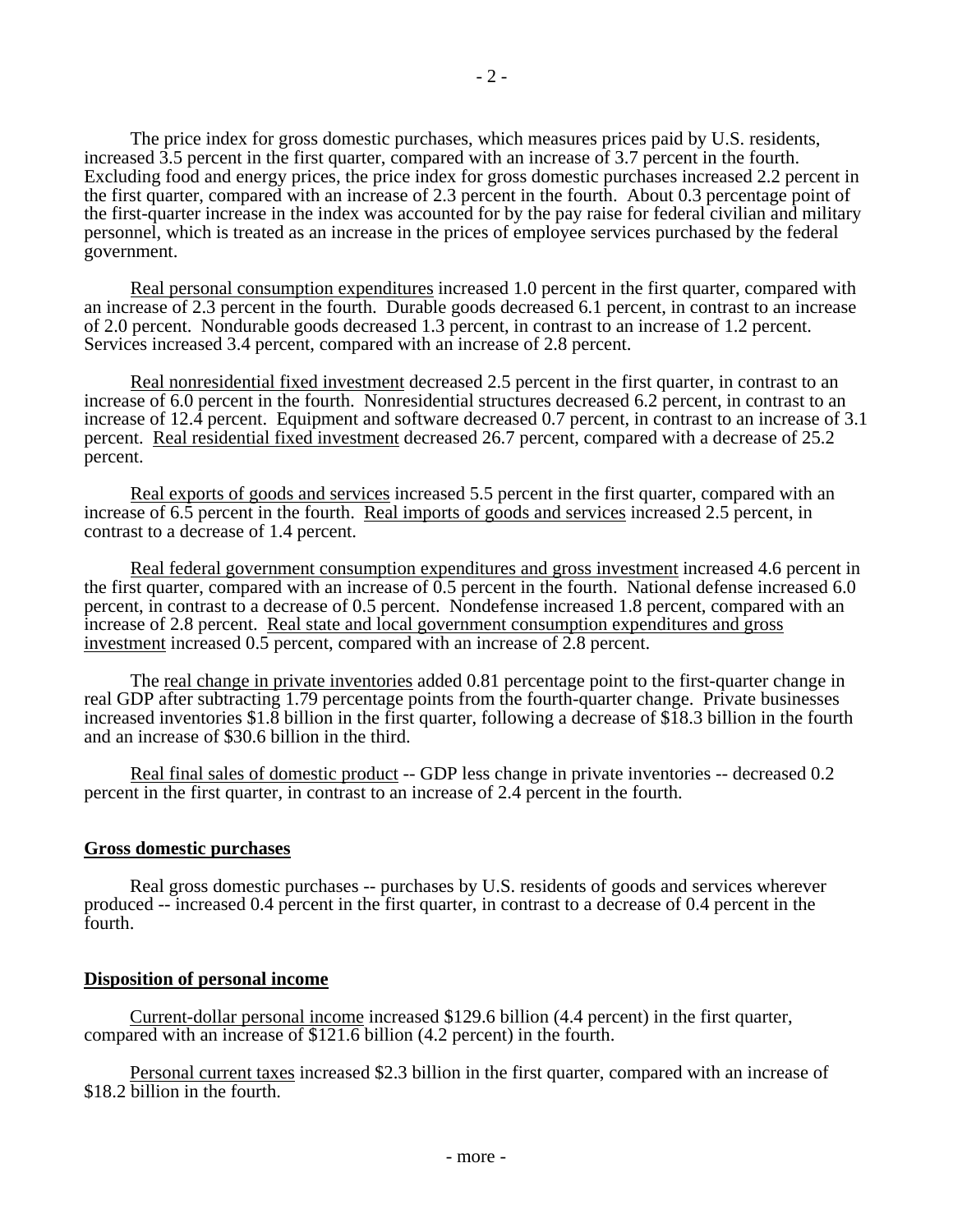Disposable personal income increased \$127.3 billion (5.0 percent) in the first quarter, compared with an increase of \$103.4 billion (4.1 percent) in the fourth. Real disposable personal income increased 1.4 percent, compared with an increase of 0.1 percent.

 Personal outlays increased \$106.8 billion (4.2 percent) in the first quarter, compared with an increase of \$148.0 billion (5.9 percent) in the fourth. Personal saving -- disposable personal income less personal outlays -- was \$20.2 billion in the first quarter, in contrast to a negative \$0.3 billion in the fourth. The personal saving rate -- saving as a percentage of disposable personal income -- was 0.2 percent in the first quarter; in the fourth quarter, the personal saving rate was 0.0 percent. Saving from current income may be near zero or negative when outlays are financed by borrowing (including borrowing financed through credit cards or home equity loans), by selling investments or other assets, or by using savings from previous periods. For more information, see the FAQs on "Personal Saving" on BEA's Web site. For a comparison of personal saving in BEA's national income and product accounts with personal saving in the Federal Reserve Board's flow of funds accounts and data on changes in net worth (which helps finance negative saving), go to http://www.bea.gov/bea/dn/nipaweb/Nipa-Frb.asp.

### **Current-dollar GDP**

 Current-dollar GDP -- the market value of the nation's output of goods and services -- increased 3.2 percent, or \$111.0 billion, in the first quarter to a level of \$14,185.2 billion. In the fourth quarter, current-dollar GDP increased 3.0 percent, or \$103.7 billion.

Information on the assumptions used for unavailable source data is provided in a technical note that is posted with the news release on BEA's Web site. Within a few days after the release, a detailed "Key Source Data and Assumptions" file is posted on the Web site. In the middle of each month, an analysis of the current quarterly estimates of GDP and related series is made available on the Web site; click on *Survey of Current Business*, "GDP and the Economy."

\* \* \*

 BEA's national, international, regional, and industry estimates; the *Survey of Current Business*; and BEA news releases are available without charge on BEA's Web site at www.bea.gov. By visiting the site, you can also subscribe to receive free e-mail summaries of BEA releases and announcements.

\* \* \*

 Next release -- May 29, 2008, at 8:30 A.M. EDT for: Gross Domestic Product: First Quarter 2008 (Preliminary) Corporate Profits: First Quarter 2008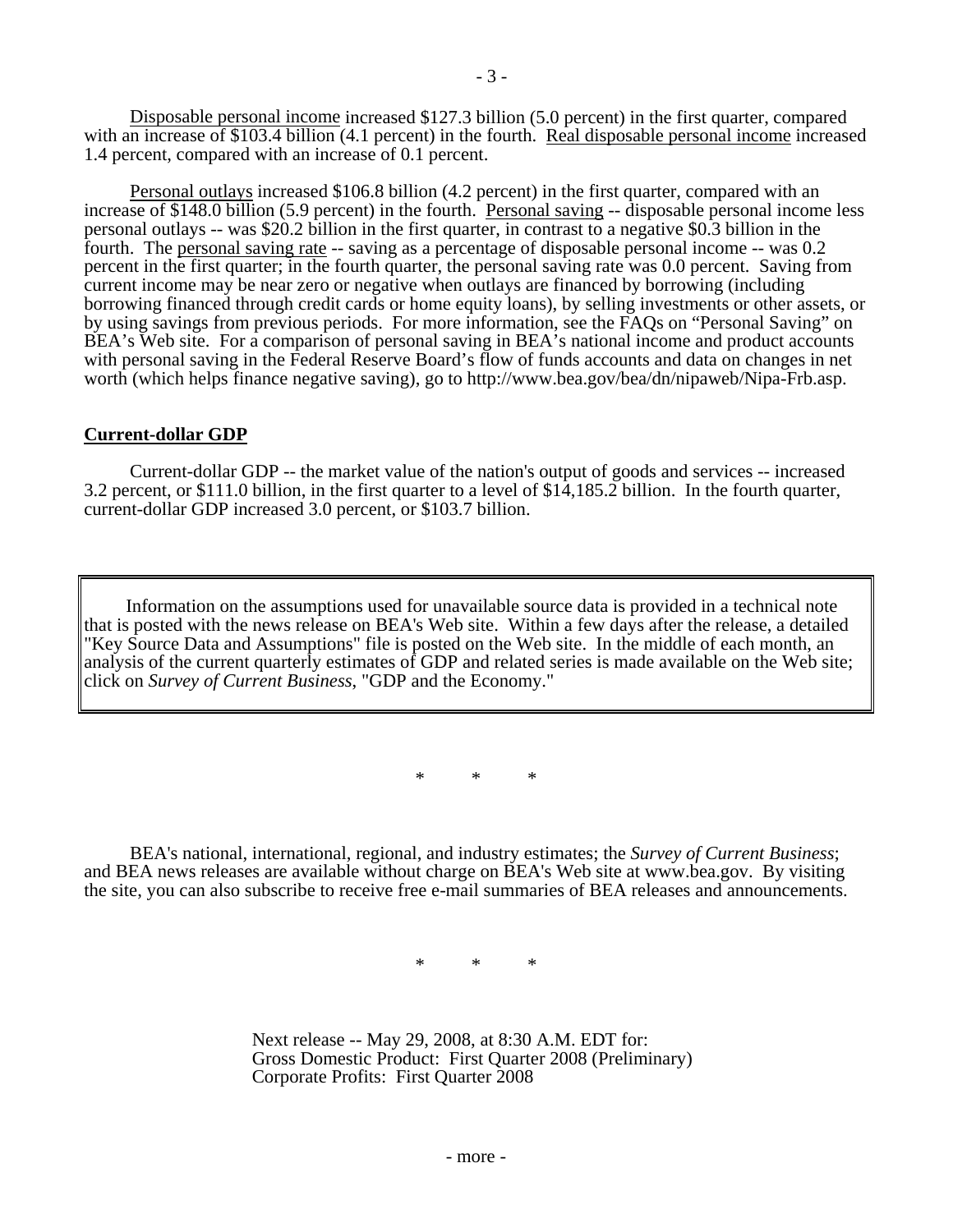#### **Comparisons of Revisions to GDP**

 Quarterly estimates of GDP are released on the following schedule: "Advance" estimates, based on source data that are incomplete or subject to further revision by the source agency, are released near the end of the first month after the end of the quarter; as more detailed and more comprehensive data become available, "preliminary" and "final" estimates are released near the end of the second and third months, respectively. The "latest" estimates reflect the results of both annual and comprehensive revisions.

 Annual revisions, which cover the quarters of the 3 most recent calendar years, are usually carried out each summer and incorporate newly available major annual source data. Comprehensive (or benchmark) revisions are carried out at about 5-year intervals and incorporate major periodic source data, as well as improvements in concepts and methods that update the accounts to portray more accurately the evolving U.S. economy.

 The table below shows comparisons of the revisions between quarterly percent changes of current-dollar and real GDP for the different vintages of the estimates. From the advance estimate to the preliminary estimate (one month later), the average revision to real GDP without regard to sign is 0.5 percentage point, while from the advance estimate to the final estimate (two months later), it is 0.6 percentage point. From the advance estimate to the latest estimate, the average revision without regard to sign is 1.2 percentage points. The average revision (with regard to sign) from the advance estimate to the latest estimate is 0.3 percentage point, which is larger than the average revisions from the advance estimate to the preliminary or to the final estimates. The larger average revisions to the latest estimate reflect the fact that comprehensive revisions include major improvements, such as the introduction of chain indexes and the capitalization of software. The quarterly estimates correctly indicate the direction of change of real GDP 98 percent of the time, correctly indicate whether GDP is accelerating or decelerating 74 percent of the time, and correctly indicate whether real GDP growth is above, near, or below trend growth more than three-fifths of the time.

| Vintages<br>compared   | Average                   | Average without<br>regard to sign | Standard deviation of<br>revisions without regard<br>to sign |
|------------------------|---------------------------|-----------------------------------|--------------------------------------------------------------|
|                        | <b>Current-dollar GDP</b> |                                   |                                                              |
| Advance to preliminary | 0.2                       | 0.5                               | 0.4                                                          |
| Advance to final       | $\cdot$ .2                | .7                                | $\cdot$ 4                                                    |
| Preliminary to final   | 0.                        | $\cdot$ 3                         | $\cdot$ .2                                                   |
| Advance to latest      | $\cdot$ 4                 | 1.1                               | .9                                                           |
|                        | <b>Real GDP</b>           |                                   |                                                              |
| Advance to preliminary | 0.1                       | 0.5                               | 0.4                                                          |
| Advance to final       | $\cdot$                   | .6                                | $\cdot$ 4                                                    |
| Preliminary to final   | $\cdot$                   | .3                                | $\cdot$ .2                                                   |
| Advance to latest      | .3                        | 1.2                               | 1.0                                                          |

### **Revisions Between Quarterly Percent Changes of GDP: Vintage Comparisons**  [Annual rates]

NOTE.--These comparisons are based on the period from 1983 through 2004.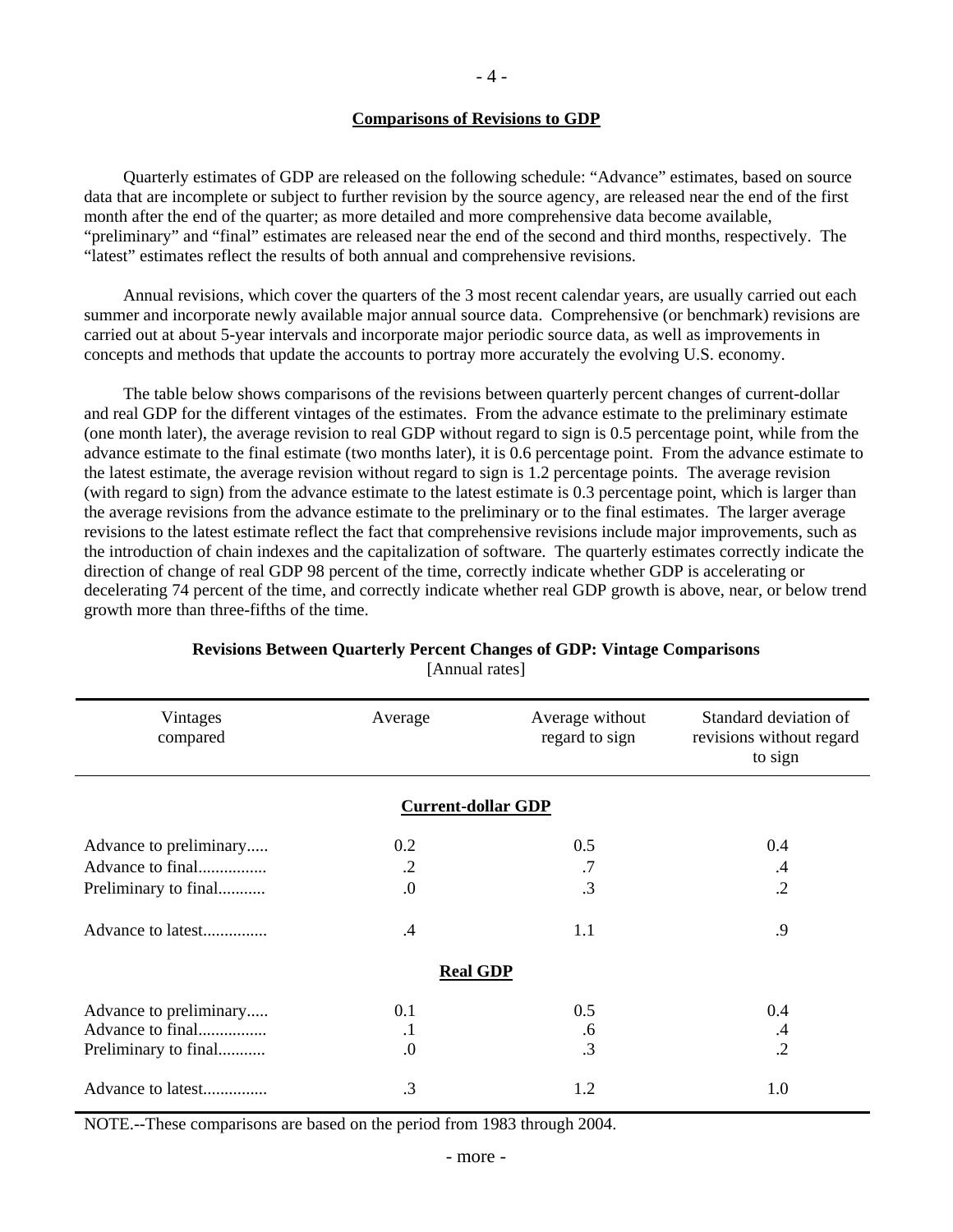## **Table 1. Real Gross Domestic Product and Related Measures: Percent Change From Preceding Period**

|                                                                                                                                                                                            |                                        |                                            | Seasonally adjusted at annual rates                    |                                                  |                                                |                                                 |                                            |                                                   |                                            |                                             |                                                   |                                                       |                                                       |                                                              |                                                      |                                                   |                                                     |                                                    |                                                               |
|--------------------------------------------------------------------------------------------------------------------------------------------------------------------------------------------|----------------------------------------|--------------------------------------------|--------------------------------------------------------|--------------------------------------------------|------------------------------------------------|-------------------------------------------------|--------------------------------------------|---------------------------------------------------|--------------------------------------------|---------------------------------------------|---------------------------------------------------|-------------------------------------------------------|-------------------------------------------------------|--------------------------------------------------------------|------------------------------------------------------|---------------------------------------------------|-----------------------------------------------------|----------------------------------------------------|---------------------------------------------------------------|
|                                                                                                                                                                                            | 2005                                   | 2006                                       | 2007                                                   |                                                  | 2004                                           |                                                 |                                            | 2005                                              |                                            |                                             |                                                   | 2006                                                  |                                                       |                                                              |                                                      | 2007                                              |                                                     |                                                    | 2008                                                          |
|                                                                                                                                                                                            |                                        |                                            |                                                        | Ш                                                | Ш                                              | IV                                              |                                            | Ш                                                 | Ш                                          | IV                                          |                                                   | $\mathsf{I}$                                          | Ш                                                     | IV                                                           |                                                      | II                                                | Ш                                                   | IV                                                 |                                                               |
| Gross domestic product (GDP)                                                                                                                                                               | 3.1                                    | 2.9                                        | 2.2                                                    | 3.5                                              | 3.6                                            | 2.5                                             | 3.1                                        | 2.8                                               | 4.5                                        | 1.2                                         | 4.8                                               | 2.4                                                   | 1.1                                                   | 2.1                                                          | 0.6                                                  | 3.8                                               | 4.9                                                 | 0.6                                                | 0.6                                                           |
| Personal consumption expenditures                                                                                                                                                          | 3.2<br>4.9<br>3.6<br>2.7               | 3.1<br>3.8<br>3.6<br>2.7                   | 2.9<br>4.7<br>2.4<br>2.8                               | 2.4<br>1.9<br>1.5<br>3.0                         | 3.5<br>7.8<br>3.1<br>2.9                       | 4.2<br>7.0<br>4.9<br>3.4                        | 2.4<br>2.2<br>3.5<br>1.9                   | 3.5<br>11.3<br>3.7<br>1.8                         | 4.1<br>6.2<br>2.5<br>4.4                   | 1.2<br>$-13.0$<br>4.7<br>2.6                | 4.4<br>16.6<br>4.5<br>2.1                         | 2.4<br>0.8<br>2.3<br>2.7                              | 2.8<br>5.6<br>3.2<br>2.0                              | 3.9<br>3.9<br>4.3<br>3.7                                     | 3.7<br>8.8<br>3.0<br>3.1                             | 1.4<br>1.7<br>$-0.5$<br>2.3                       | 2.8<br>4.5<br>2.2<br>2.8                            | 2.3<br>2.0<br>1.2<br>2.8                           | 1.0<br>$-6.1$<br>$-1.3$<br>3.4                                |
| Gross private domestic investment<br>Equipment and software<br>Change in private inventories                                                                                               | 5.6<br>6.9<br>7.1<br>0.5<br>9.6<br>6.6 | 2.7<br>2.4<br>6.6<br>8.4<br>5.9<br>$-4.6$  | $-4.9$<br>$-2.9$<br>4.7<br>12.9<br>1.3<br>$-17.0$<br>. | 20.7<br>12.9<br>10.7<br>6.1<br>12.4<br>16.7<br>. | 8.0<br>9.3<br>12.3<br>3.6<br>15.5<br>4.2<br>.  | 6.4<br>7.3<br>10.3<br>$-0.2$<br>14.3<br>2.4<br> | 5.3<br>4.0<br>3.3<br>2.1<br>3.8<br>5.3<br> | $-3.9$<br>7.9<br>5.0<br>$-1.6$<br>7.4<br>13.1<br> | 7.0<br>8.0<br>8.6<br>$-6.3$<br>14.5<br>6.9 | 13.4<br>2.3<br>3.4<br>4.8<br>3.1<br>0.5     | 4.3<br>7.9<br>13.3<br>15.0<br>13.0<br>$-0.7$<br>. | 0.6<br>$-1.9$<br>4.2<br>16.4<br>$-0.1$<br>$-11.7$<br> | $-4.1$<br>$-4.7$<br>5.1<br>10.8<br>2.9<br>$-20.4$<br> | $-14.1$<br>$-7.1$<br>$-1.4$<br>7.4<br>$-4.9$<br>$-17.2$<br>. | $-8.2$<br>$-4.4$<br>2.1<br>6.4<br>0.3<br>$-16.3$<br> | 4.6<br>3.2<br>11.0<br>26.2<br>4.7<br>$-11.8$<br>. | 5.0<br>$-0.7$<br>9.3<br>16.4<br>6.2<br>$-20.5$<br>. | $-14.6$<br>$-4.0$<br>6.0<br>12.4<br>3.1<br>$-25.2$ | $-4.7$<br>$-9.7$<br>$-2.5$<br>$-6.2$<br>$-0.7$<br>$-26.7$<br> |
| Net exports of goods and services                                                                                                                                                          | 6.9<br>7.5<br>5.4<br>5.9<br>6.6<br>2.3 | <br>8.4<br>9.9<br>4.8<br>5.9<br>6.0<br>5.2 | .<br>8.1<br>7.9<br>8.5<br>1.9<br>1.6<br>3.5            | .<br>6.5<br>7.2<br>5.1<br>15.2<br>16.6<br>8.9    | .<br>3.1<br>6.2<br>$-3.4$<br>4.8<br>5.5<br>1.8 | 10.0<br>7.2<br>16.8<br>13.8<br>14.5<br>10.5     | 6.0<br>5.8<br>6.5<br>2.1<br>3.2<br>$-3.5$  | <br>9.5<br>13.6<br>0.9<br>0.8<br>1.0<br>$-0.5$    | 2.1<br>1.9<br>2.6<br>2.1<br>2.5<br>0.0     | 10.6<br>12.6<br>6.3<br>16.2<br>17.3<br>10.3 | 11.5<br>15.5<br>2.9<br>6.9<br>6.5<br>9.5          | 5.7<br>6.5<br>3.9<br>0.9<br>1.1<br>$-0.1$             | 5.7<br>7.4<br>2.0<br>5.4<br>6.2<br>1.3                | 14.3<br>9.6<br>26.0<br>1.6<br>$-0.6$<br>14.2                 | 1.1<br>0.9<br>1.6<br>3.9<br>4.2<br>2.3               | 7.5<br>6.6<br>9.6<br>$-2.7$<br>$-2.9$<br>$-1.7$   | 19.1<br>26.2<br>4.0<br>4.4<br>4.8<br>1.7            | 6.5<br>3.9<br>13.2<br>$-1.4$<br>$-2.6$<br>5.5      | 5.5<br>5.2<br>6.1<br>2.5<br>2.4<br>3.5                        |
| Government consumption expenditures and                                                                                                                                                    | 0.7<br>1.5<br>1.5<br>1.3<br>0.3        | 1.8<br>2.2<br>1.9<br>2.8<br>1.6            | 2.0<br>1.7<br>2.8<br>$-0.4$<br>2.2                     | 1.3<br>2.4<br>2.0<br>3.2<br>0.7                  | 1.6<br>6.2<br>10.9<br>$-2.7$<br>$-1.1$         | $-1.8$<br>$-4.6$<br>$-9.7$<br>6.5<br>$-0.1$     | 1.3<br>2.8<br>4.6<br>$-0.8$<br>0.4         | 1.2<br>0.7<br>2.6<br>$-3.0$<br>1.5                | 3.2<br>8.6<br>10.0<br>5.8<br>0.0           | $-1.9$<br>$-6.2$<br>$-11.7$<br>5.8<br>0.7   | 4.9<br>8.4<br>6.8<br>11.9<br>2.9                  | 1.0<br>$-1.6$<br>2.3<br>$-8.8$<br>2.5                 | 0.8<br>0.9<br>$-1.5$<br>6.0<br>0.7                    | 3.5<br>7.3<br>16.9<br>$-10.0$<br>1.3                         | $-0.5$<br>$-6.3$<br>$-10.8$<br>3.8<br>3.0            | 4.1<br>6.0<br>8.5<br>0.9<br>3.0                   | 3.8<br>7.1<br>10.1<br>1.1<br>1.9                    | 2.0<br>0.5<br>$-0.5$<br>2.8<br>2.8                 | 2.0<br>4.6<br>6.0<br>1.8<br>0.5                               |
| Addenda:<br>Final sales of domestic product<br>Final sales to domestic purchasers<br>Gross national product (GNP)<br>Disposable personal income<br><b>Current-dollar measures:</b><br>GDP. | 3.3<br>3.1<br>3.3<br>3.0<br>1.7<br>6.4 | 2.8<br>2.8<br>2.7<br>2.8<br>3.1<br>6.1     | 2.5<br>1.5<br>1.8<br>2.4<br>3.1<br>4.9                 | 2.4<br>4.8<br>3.7<br>2.6<br>2.4<br>7.4           | 3.8<br>3.8<br>4.0<br>3.9<br>2.9<br>6.0         | 2.7<br>3.4<br>3.6<br>1.5<br>7.5<br>5.9          | 2.9<br>2.6<br>2.4<br>3.6<br>$-3.3$<br>7.1  | 4.8<br>1.9<br>3.7<br>2.7<br>2.5<br>5.5            | 4.6<br>4.3<br>4.5<br>5.1<br>$-1.2$<br>8.1  | $-0.5$<br>2.5<br>0.8<br>0.0<br>6.6<br>4.8   | 5.4<br>4.5<br>5.0<br>5.2<br>4.9<br>8.4            | 2.0<br>1.9<br>1.5<br>2.4<br>0.2<br>6.0                | 1.0<br>1.3<br>1.2<br>0.5<br>1.7<br>3.4                | 3.5<br>0.8<br>2.1<br>2.6<br>6.2<br>3.8                       | 1.3<br>1.1<br>1.7<br>0.7<br>5.4<br>4.9               | 3.6<br>2.4<br>2.1<br>4.0<br>$-0.8$<br>6.6         | 4.0<br>3.3<br>2.5<br>5.8<br>4.0<br>6.0              | 2.4<br>$-0.4$<br>1.3<br>1.9<br>0.1<br>3.0          | $-0.2$<br>0.4<br>$-0.4$<br>.<br>1.4<br>3.2                    |
| Gross domestic purchases<br>Final sales to domestic purchasers<br>Disposable personal income                                                                                               | 6.6<br>6.9<br>7.1<br>6.3<br>4.7        | 6.1<br>6.1<br>6.1<br>6.0<br>5.9            | 5.3<br>4.2<br>4.6<br>5.2<br>5.7                        | 6.2<br>9.2<br>8.0<br>6.5<br>6.3                  | 6.1<br>6.7<br>6.8<br>6.3<br>4.9                | 6.0<br>7.2<br>7.3<br>4.8<br>10.8                | 6.9<br>6.3<br>6.1<br>7.6<br>$-1.2$         | 7.5<br>5.5<br>7.4<br>5.4<br>6.0                   | 8.3<br>9.1<br>9.3<br>8.7<br>3.0            | 3.0<br>6.3<br>4.6<br>3.5<br>9.6             | 9.0<br>7.3<br>7.9<br>8.8<br>6.7                   | 5.5<br>6.2<br>5.7<br>6.0<br>4.5                       | 3.4<br>3.8<br>3.7<br>2.8<br>4.4                       | 5.2<br>0.9<br>2.1<br>4.3<br>5.2                              | 5.5<br>4.9<br>5.5<br>4.9<br>9.1                      | 6.3<br>6.2<br>6.0<br>6.8<br>3.4                   | 5.1<br>5.1<br>4.3<br>6.9<br>5.9                     | 4.9<br>3.3<br>5.0<br>4.3<br>4.1                    | 2.4<br>3.8<br>3.1<br>.<br>5.0                                 |

See "Explanatory Note" at the end of the tables.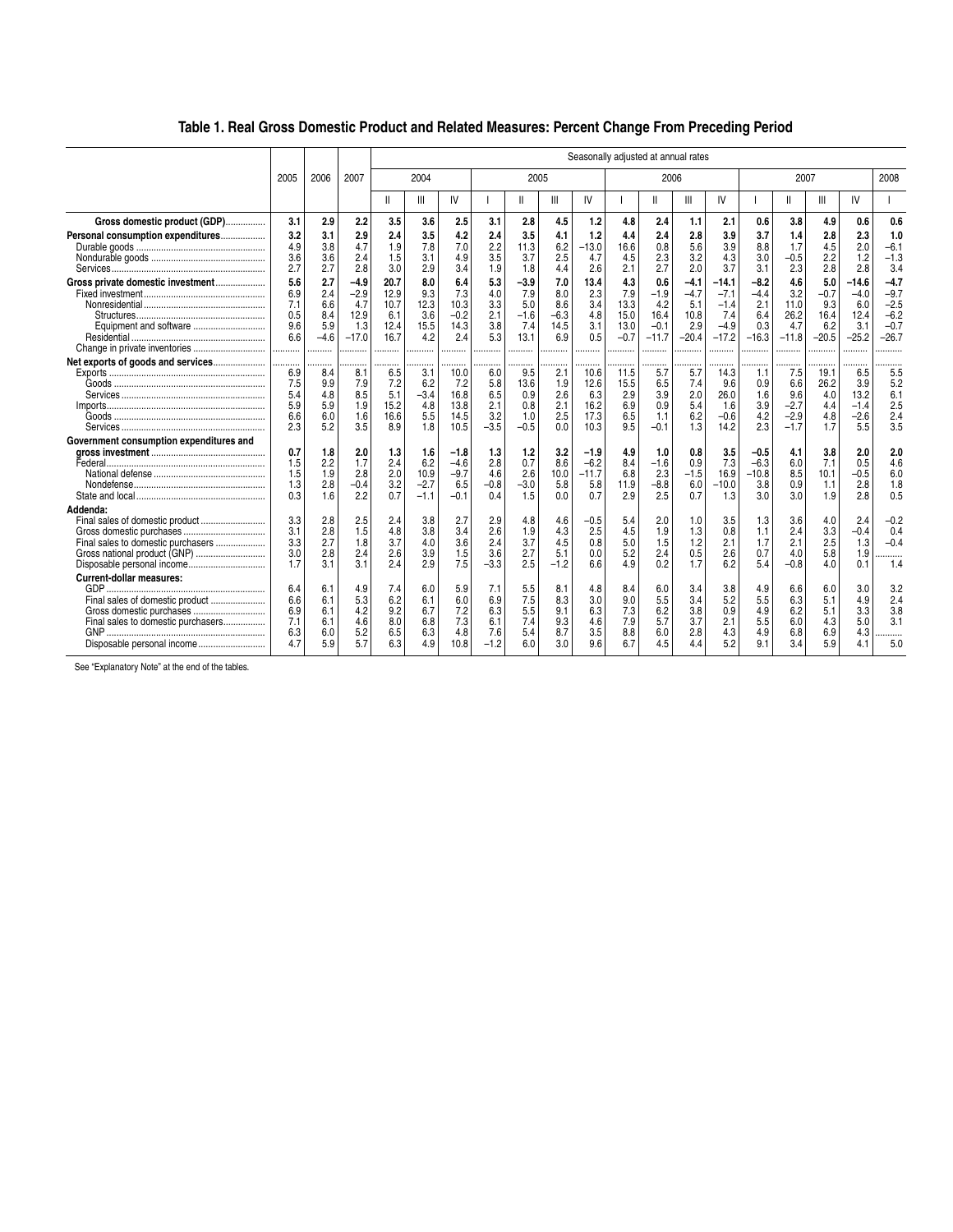|                                                                |                    |                 | Seasonally adjusted at annual rates |               |                    |                    |                    |                 |                 |                    |                    |                 |                 |                    |                    |                    |               |                    |                    |
|----------------------------------------------------------------|--------------------|-----------------|-------------------------------------|---------------|--------------------|--------------------|--------------------|-----------------|-----------------|--------------------|--------------------|-----------------|-----------------|--------------------|--------------------|--------------------|---------------|--------------------|--------------------|
|                                                                | 2005               | 2006            | 2007                                |               | 2004               |                    |                    | 2005            |                 |                    |                    | 2006            |                 |                    |                    | 2007               |               |                    | 2008               |
|                                                                |                    |                 |                                     | Ш             | Ш                  | IV                 |                    | $\mathsf{I}$    | Ш               | IV                 | H                  | Ш               | Ш               | IV                 |                    | Ш                  | Ш             | IV                 | $\mathbf{I}$       |
| Percent change at annual rate:                                 |                    |                 |                                     |               |                    |                    |                    |                 |                 |                    |                    |                 |                 |                    |                    |                    |               |                    |                    |
| Gross domestic product                                         | 3.1                | 2.9             | 2.2                                 | 3.5           | 3.6                | 2.5                | 3.1                | 2.8             | 4.5             | 1.2                | 4.8                | 2.4             | 1.1             | 2.1                | 0.6                | 3.8                | 4.9           | 0.6                | 0.6                |
| Percentage points at annual rates:                             |                    |                 |                                     |               |                    |                    |                    |                 |                 |                    |                    |                 |                 |                    |                    |                    |               |                    |                    |
| Personal consumption expenditures                              | 2.24<br>0.40       | 2.15<br>0.31    | 2.02<br>0.36                        | 1.73<br>0.16  | 2.46<br>0.64       | 2.93<br>0.57       | 1.68<br>0.18       | 2.40<br>0.90    | 2.82<br>0.51    | 0.84<br>-1.13      | 3.00<br>1.23       | 1.63<br>0.07    | 1.88<br>0.43    | 2.68<br>0.30       | 2.56<br>0.67       | 1.00<br>0.14       | 2.01<br>0.35  | 1.58<br>0.15       | 0.68<br>-0.48      |
|                                                                | 0.00               | -0.11           | 0.07                                | -0.11         | 0.17               | 0.23               | $-0.27$            | 0.48            | 0.20            | $-1.57$            | 0.48               | -0.04           | 0.16            | 0.00               | 0.35               | -0.10              | -0.17         | 0.09               | $-0.37$            |
| Furniture and household equipment                              | 0.31               | 0.35            | 0.23                                | 0.27          | 0.36               | 0.25               | 0.31               | 0.28            | 0.39            | 0.35               | 0.54               | 0.17            | 0.24            | 0.25               | 0.28               | 0.13               | 0.31          | 0.13               | $-0.03$            |
|                                                                | 0.09               | 0.07            | 0.06                                | 0.00          | 0.10               | 0.09               | 0.13               | 0.14            | $-0.08$         | 0.09               | 0.22               | -0.06           | 0.04            | 0.05               | 0.04               | 0.11               | 0.20          | -0.06              | $-0.08$            |
|                                                                | 0.72<br>0.38       | 0.74<br>0.38    | 0.48<br>0.22                        | 0.31<br>0.10  | 0.62<br>0.21       | 0.97<br>0.60       | 0.71<br>0.31       | 0.74<br>0.38    | 0.50<br>0.49    | 0.93<br>0.40       | 0.91<br>0.47       | 0.47<br>0.13    | 0.64<br>0.24    | 0.86<br>0.68       | 0.61<br>0.16       | $-0.10$<br>$-0.14$ | 0.46<br>0.13  | 0.25<br>0.39       | $-0.27$<br>$-0.05$ |
|                                                                | 0.17               | 0.13            | 0.12                                | $-0.13$       | 0.15               | 0.23               | 0.18               | 0.27            | 0.00            | 0.29               | 0.11               | 0.05            | 0.14            | 0.10               | 0.22               | 0.06               | 0.17          | $-0.10$            | 0.02               |
| Gasoline, fuel oil, and other energy goods                     | $-0.02$            | -0.01           | $-0.03$                             | 0.04          | $-0.03$            | 0.00               | 0.05               | -0.11           | $-0.11$         | 0.06               | 0.02               | 0.02            | 0.05            | -0.15              | 0.06               | -0.12              | $-0.02$       | $-0.04$            | $-0.05$            |
|                                                                | 0.19               | 0.23            | 0.17                                | 0.29          | 0.29               | 0.14               | 0.17               | 0.20            | 0.13            | 0.18               | 0.31               | 0.27            | 0.20            | 0.23               | 0.17               | 0.10               | 0.18          | -0.01              | $-0.19$            |
|                                                                | 1.12<br>0.33       | 1.11<br>0.28    | 1.18<br>0.25                        | 1.25<br>0.25  | 1.21<br>0.29       | 1.39<br>0.31       | 0.79<br>0.36       | 0.76<br>0.36    | 1.81<br>0.36    | 1.05<br>0.30       | 0.86<br>0.30       | 1.10<br>0.23    | 0.81<br>0.18    | 1.52<br>0.20       | 1.28<br>0.26       | 0.96<br>0.29       | 1.20<br>0.27  | 1.18<br>0.34       | 1.43<br>0.23       |
|                                                                | 0.08               | -0.03           | 0.12                                | 0.06          | 0.06               | 0.15               | 0.04               | $-0.02$         | 0.33            | $-0.22$            | $-0.40$            | 0.17            | 0.16            | 0.13               | 0.04               | 0.05               | 0.23          | 0.22               | 0.26               |
|                                                                | 0.04<br>0.03       | -0.05<br>0.02   | 0.09<br>0.03                        | -0.05<br>0.11 | $-0.05$<br>0.12    | 0.15<br>0.01       | 0.03<br>0.01       | $-0.04$<br>0.02 | 0.29<br>0.04    | $-0.21$<br>$-0.01$ | $-0.42$<br>0.02    | 0.14<br>0.03    | 0.17<br>-0.01   | 0.07<br>0.07       | 0.03<br>0.01       | 0.02<br>0.03       | 0.21<br>0.02  | 0.19<br>0.03       | 0.23<br>0.04       |
| Other household operation                                      | 0.03               | 0.03            | 0.08                                | 0.08          | 0.02               | 0.06               | 0.02               | 0.01            | 0.01            | 0.03               | 0.06               | -0.03           | 0.06            | 0.11               | 0.07               | 0.11               | 0.09          | 0.07               | 0.05               |
|                                                                | 0.41               | 0.40            | 0.33                                | 0.45          | 0.52               | 0.40               | 0.27               | 0.38            | 0.53            | 0.53               | 0.49               | 0.26            | 0.12            | 0.34               | 0.47               | 0.28               | 0.27          | 0.51               | 0.44               |
|                                                                | 0.06<br>0.21       | 0.09<br>0.34    | 0.11<br>0.29                        | 0.12<br>0.29  | 0.09<br>0.22       | 0.03<br>0.44       | 0.09<br>0.00       | 0.03<br>0.00    | 0.06<br>0.53    | 0.08<br>0.32       | 0.07<br>0.34       | 0.02<br>0.45    | 0.19<br>0.11    | 0.30<br>0.44       | 0.06<br>0.39       | 0.03<br>0.19       | 0.10<br>0.24  | 0.00<br>0.03       | $-0.03$<br>0.47    |
| Gross private domestic investment                              | 0.91               | 0.45            | $-0.82$                             | 3.00          | 1.26               | 1.04               | 0.89               | $-0.64$         | 1.15            | 2.13               | 0.78               | 0.13            | -0.70           | $-2.50$            | $-1.36$            | 0.71               | 0.77          | -2.40              | $-0.70$            |
|                                                                | 1.09               | 0.39            | -0.48                               | 1.88          | 1.41               | 1.14               | 0.68               | 1.26            | 1.28            | 0.38               | 1.27               | -0.32           | $-0.80$         | $-1.19$            | $-0.70$            | 0.49               | -0.11         | -0.62              | $-1.50$            |
|                                                                | 0.70               | 0.68            | 0.49                                | 1.00          | 1.16               | 1.00               | 0.36               | 0.51            | 0.87            | 0.35               | 1.31               | 0.44            | 0.53            | $-0.15$            | 0.22               | 1.12               | 0.96          | 0.63               | $-0.28$            |
|                                                                | 0.01               | 0.24<br>0.44    | 0.40                                | 0.15          | 0.09               | 0.00               | 0.06<br>0.30       | $-0.04$         | -0.17           | 0.12<br>0.23       | 0.39<br>0.92       | 0.45            | 0.31            | 0.23               | 0.20               | 0.78               | 0.52<br>0.44  | 0.41<br>0.22       | $-0.23$<br>$-0.05$ |
| Equipment and software<br>Information processing equipment and | 0.69               |                 | 0.10                                | 0.85          | 1.07               | 1.01               |                    | 0.55            | 1.04            |                    |                    | -0.01           | 0.21            | $-0.38$            | 0.02               | 0.34               |               |                    |                    |
|                                                                | 0.34               | 0.27            | 0.29                                | 0.15          | 0.24               | 0.41               | 0.46               | 0.32            | 0.32            | 0.26               | 0.48               | 0.05            | 0.24            | $-0.06$            | 0.56               | 0.36               | 0.24          | 0.51               | 0.23               |
| Computers and peripheral                                       | 0.17               | 0.12            | 0.12                                | 0.04          | 0.19               | 0.24               | 0.13               | 0.19            | 0.11            | 0.23               | 0.06               | 0.11            | 0.09            | 0.03               | 0.25               | 0.08               | 0.08          | 0.20               | 0.12               |
|                                                                | 0.10               | 0.06            | 0.10                                | 0.00          | 0.11               | 0.17               | 0.07               | 0.14            | 0.02            | 0.05               | 0.08               | 0.03            | 0.05            | 0.04               | 0.14               | 0.16               | 0.07          | 0.18               | 0.13               |
|                                                                | 0.08               | 0.10            | 0.07                                | 0.12          | $-0.06$            | 0.00               | 0.26               | $-0.01$         | 0.19            | $-0.01$            | 0.34               | $-0.09$         | 0.10            | $-0.12$            | 0.18               | 0.11               | 0.09          | 0.13               | $-0.02$            |
| Transportation equipment                                       | 0.09<br>0.13       | 0.05<br>0.09    | 0.02<br>-0.15                       | 0.09<br>0.52  | 0.19<br>0.43       | 0.06<br>0.40       | 0.15<br>$-0.34$    | $-0.12$<br>0.14 | 0.23<br>0.40    | 0.11<br>$-0.21$    | $-0.08$<br>0.46    | 0.17<br>$-0.24$ | -0.04<br>0.10   | $-0.08$<br>$-0.18$ | $-0.04$<br>$-0.20$ | 0.19<br>$-0.32$    | 0.10<br>0.03  | -0.18<br>$-0.19$   | 0.13<br>$-0.23$    |
|                                                                | 0.12               | 0.04            | $-0.06$                             | 0.09          | 0.20               | 0.13               | 0.04               | 0.21            | 0.09            | 0.07               | 0.06               | 0.00            | $-0.09$         | $-0.05$            | $-0.30$            | 0.11               | 0.07          | 0.08               | $-0.18$            |
|                                                                | 0.39               | -0.29           | $-0.98$                             | 0.89          | 0.24               | 0.14               | 0.32               | 0.75            | 0.42            | 0.03               | $-0.05$            | $-0.76$         | $-1.33$         | $-1.04$            | $-0.93$            | $-0.62$            | $-1.08$       | $-1.25$            | $-1.23$            |
| Change in private inventories                                  | $-0.18$<br>$-0.07$ | 0.06<br>0.00    | $-0.33$<br>0.04                     | 1.12<br>0.37  | $-0.14$<br>$-0.32$ | $-0.11$<br>$-0.14$ | 0.21<br>$-0.25$    | $-1.90$<br>0.13 | $-0.14$<br>0.12 | 1.74<br>0.01       | $-0.49$<br>$-0.04$ | 0.46<br>$-0.23$ | 0.10<br>0.10    | $-1.31$<br>0.25    | $-0.65$<br>0.04    | 0.22<br>$-0.05$    | 0.89<br>0.01  | $-1.79$<br>$-0.09$ | 0.81<br>$-0.13$    |
|                                                                | $-0.11$            | 0.06            | -0.37                               | 0.75          | 0.18               | 0.03               | 0.46               | $-2.04$         | $-0.26$         | 1.73               | -0.45              | 0.69            | 0.01            | $-1.56$            | $-0.69$            | 0.27               | 0.87          | $-1.69$            | 0.93               |
| Net exports of goods and services                              | $-0.23$            | -0.08           | 0.59                                | -1.50         | $-0.42$            | $-1.07$            | 0.26               | 0.83            | $-0.10$         | -1.41              | 0.13               | 0.49            | -0.25           | 1.25               | $-0.51$            | 1.32               | 1.38          | 1.02               | 0.22               |
|                                                                | 0.70               | 0.88            | 0.91                                | 0.64          | 0.31               | 0.97               | 0.60               | 0.95            | 0.22            | 1.07               | 1.19               | 0.61            | 0.62            | 1.51               | 0.13               | 0.85               | 2.10          | 0.77               | 0.67               |
|                                                                | 0.53<br>0.17       | 0.73<br>0.16    | 0.62<br>0.28                        | 0.48<br>0.16  | 0.42<br>$-0.11$    | 0.49<br>0.49       | 0.40<br>0.20       | 0.92<br>0.03    | 0.14<br>0.08    | 0.87<br>0.20       | 1.10<br>0.10       | 0.49<br>0.13    | 0.56<br>0.07    | 0.73<br>0.78       | 0.07<br>0.05       | 0.53<br>0.33       | 1.96<br>0.14  | 0.33<br>0.45       | 0.45<br>0.22       |
|                                                                | $-0.92$            | $-0.96$         | $-0.32$                             | $-2.14$       | $-0.73$            | $-2.04$            | $-0.34$            | $-0.12$         | $-0.32$         | $-2.47$            | $-1.07$            | $-0.12$         | $-0.88$         | $-0.26$            | $-0.63$            | 0.47               | -0.72         | 0.24               | $-0.44$            |
|                                                                | $-0.86$            | $-0.83$         | $-0.22$                             | $-1.92$       | $-0.69$            | $-1.78$            | $-0.43$            | $-0.13$         | $-0.32$         | $-2.22$            | $-0.83$            | -0.12           | $-0.84$         | 0.09               | $-0.57$            | 0.42               | $-0.67$       | 0.39               | $-0.35$            |
|                                                                | $-0.06$            | $-0.13$         | $-0.09$                             | $-0.21$       | $-0.05$            | $-0.26$            | 0.09               | 0.01            | 0.00            | $-0.26$            | $-0.24$            | 0.00            | $-0.03$         | $-0.35$            | $-0.06$            | 0.05               | $-0.05$       | -0.15              | $-0.09$            |
| Government consumption expenditures and                        | 0.14               | 0.35            | 0.39                                | 0.25          | 0.30               | $-0.35$            | 0.25               | 0.22            | 0.60            | $-0.37$            | 0.92               | 0.18            | 0.14            | 0.66               | -0.09              | 0.79               | 0.74          | 0.38               | 0.39               |
|                                                                | 0.11               | 0.15            | 0.12                                | 0.17          | 0.43               | $-0.33$            | 0.19               | 0.05            | 0.59            | $-0.46$            | 0.57               | $-0.11$         | 0.06            | 0.50               | $-0.46$            | 0.41               | 0.50          | 0.04               | 0.32               |
|                                                                | 0.07               | 0.09            | 0.13                                | 0.09          | 0.49               | $-0.48$            | 0.22               | 0.12            | 0.46            | $-0.59$            | 0.31               | 0.11            | -0.07           | 0.74               | $-0.54$            | 0.39               | 0.47          | -0.03              | 0.28               |
| Consumption expenditures                                       | 0.04               | 0.05            | 0.13                                | 0.03          | 0.34               | $-0.45$            | 0.26               | 0.01            | 0.41            | $-0.57$            | 0.30               | $-0.05$         | 0.00            | 0.60               | $-0.40$            | 0.35               | 0.39          | 0.05               | 0.25               |
| Nondefense.                                                    | 0.03<br>0.03       | 0.04<br>0.06    | 0.01<br>-0.01                       | 0.06<br>0.08  | 0.15<br>$-0.06$    | $-0.04$<br>0.15    | $-0.05$<br>$-0.02$ | 0.11<br>$-0.07$ | 0.05<br>0.13    | $-0.02$<br>0.13    | 0.01<br>0.27       | 0.15<br>$-0.22$ | $-0.07$<br>0.14 | 0.15<br>$-0.24$    | $-0.14$<br>0.08    | 0.04<br>0.02       | 0.08<br>0.03  | $-0.08$<br>0.06    | 0.03<br>0.04       |
| Consumption expenditures                                       | 0.01               | 0.05            | 0.00                                | 0.03          | $-0.04$            | 0.12               | $-0.02$            | $-0.08$         | 0.07            | 0.06               | 0.23               | $-0.15$         | 0.13            | $-0.23$            | 0.14               | $-0.02$            | 0.04          | 0.04               | 0.04               |
|                                                                | 0.02               | 0.02            | $-0.01$                             | 0.05          | $-0.03$            | 0.03               | 0.00               | 0.01            | 0.06            | 0.07               | 0.04               | $-0.07$         | 0.01            | $-0.02$            | $-0.06$            | 0.04               | -0.01         | 0.02               | 0.00               |
| Consumption expenditures                                       | 0.04<br>0.07       | 0.19<br>0.13    | 0.27<br>0.18                        | 0.09<br>0.02  | $-0.13$<br>0.04    | $-0.01$<br>0.11    | 0.05<br>0.02       | 0.17<br>0.09    | 0.01<br>0.12    | 0.09<br>0.09       | 0.35<br>0.15       | 0.29<br>0.11    | 0.08<br>0.18    | 0.16<br>0.19       | 0.36<br>0.20       | 0.37<br>0.19       | 0.24<br>0.13  | 0.34<br>0.22       | 0.07<br>0.24       |
|                                                                | $-0.03$            | 0.06            | 0.09                                | 0.07          | $-0.17$            | $-0.12$            | 0.03               | 0.08            | $-0.11$         | 0.00               | 0.20               | 0.18            | $-0.10$         | $-0.03$            | 0.17               | 0.18               | 0.11          | 0.12               | $-0.17$            |
| Addenda:                                                       |                    |                 |                                     |               |                    |                    |                    |                 |                 |                    |                    |                 |                 |                    |                    |                    |               |                    |                    |
|                                                                | 1.36               | 1.53            | 1.02                                | 1.10          | 2.06               | 1.18               | 1.32               | 1.23            | 1.83            | 0.49               | 2.95               | 1.45            | 1.06            | 0.36               | 0.06               | 1.65               | 3.48          | $-0.49$            | 0.18               |
|                                                                | 1.36<br>0.35       | 1.36<br>$-0.01$ | 1.68<br>$-0.51$                     | 1.27<br>1.11  | 1.40<br>0.14       | 1.41<br>$-0.03$    | 1.34<br>0.42       | 0.82<br>0.76    | 2.50<br>0.14    | 0.56<br>0.14       | 1.39<br>0.48       | 1.15<br>$-0.16$ | 1.15<br>$-1.14$ | 2.50<br>$-0.77$    | 1.21<br>$-0.68$    | 1.85<br>0.32       | 1.86<br>-0.43 | 1.80<br>$-0.73$    | 2.08<br>$-1.66$    |
|                                                                | 0.14               | $-0.04$         | $-0.07$                             | $-0.21$       | 0.87               | $-0.34$            | 0.18               | 0.16            | 0.92            | -1.21              | 0.51               | $-0.37$         | 0.44            | $-0.74$            | 0.18               | 0.03               | 0.36          | $-0.86$            | $-0.30$            |
|                                                                | 0.22               | 0.13            | 0.13                                | $-0.04$       | 0.13               | 0.29               | 0.24               | 0.31            | 0.15            | 0.22               | 0.05               | 0.13            | 0.03            | 0.16               | $-0.01$            | 0.21               | 0.28          | 0.16               | 0.12               |

See "Explanatory Note" at the end of the tables.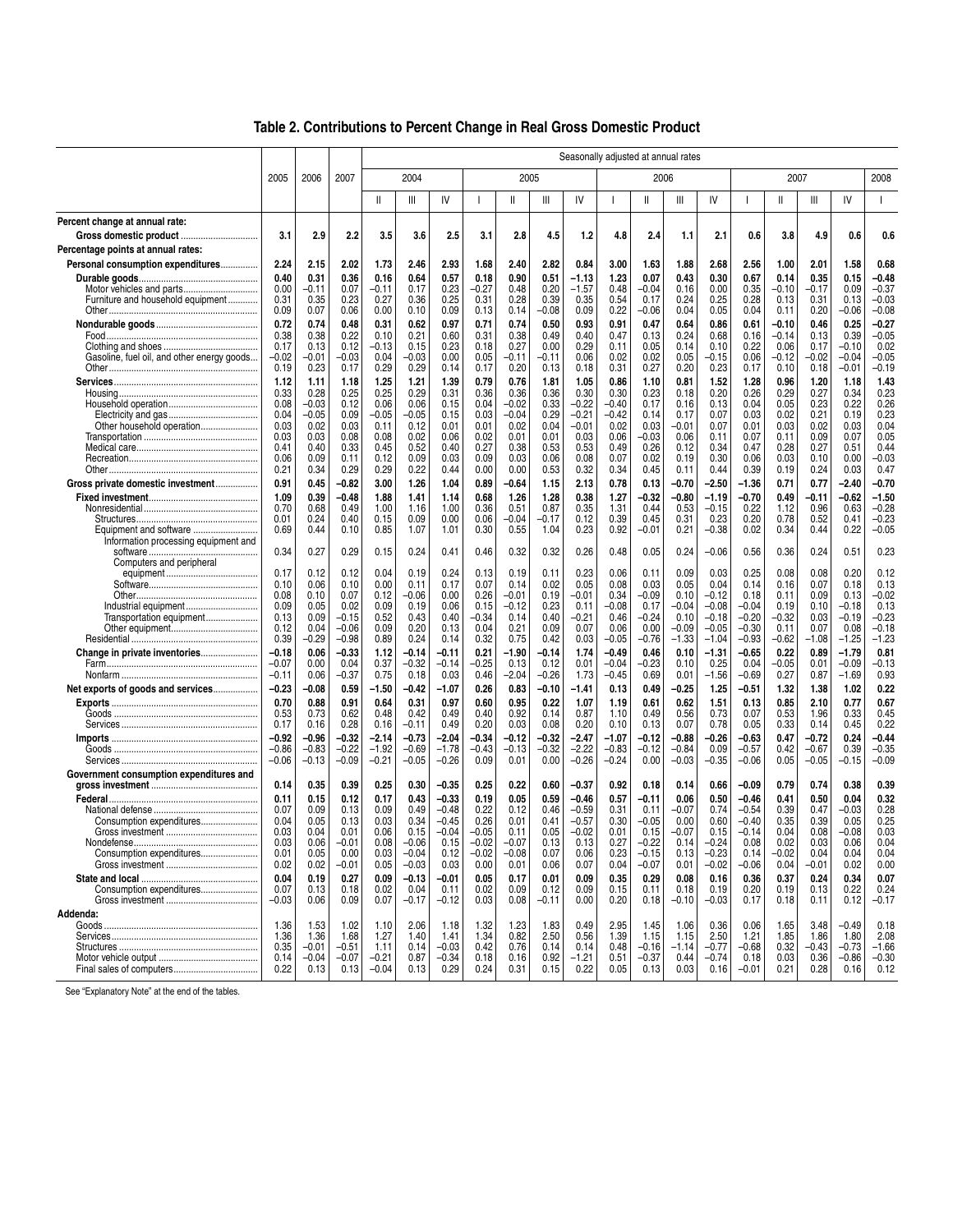|  | Table 3. Gross Domestic Product and Related Measures: Level and Change From Preceding Period |  |  |
|--|----------------------------------------------------------------------------------------------|--|--|
|  |                                                                                              |  |  |

|                                                  |                    |                    |                                          |                                     |                                |                                          | Billions of chained (2000) dollars |                    |                                          |                                                      |                    |                      |               |                                 |                  |  |  |
|--------------------------------------------------|--------------------|--------------------|------------------------------------------|-------------------------------------|--------------------------------|------------------------------------------|------------------------------------|--------------------|------------------------------------------|------------------------------------------------------|--------------------|----------------------|---------------|---------------------------------|------------------|--|--|
|                                                  |                    |                    |                                          | Billions of current dollars         |                                |                                          |                                    |                    |                                          |                                                      |                    |                      |               |                                 |                  |  |  |
|                                                  |                    |                    |                                          | Seasonally adjusted at annual rates |                                |                                          |                                    |                    |                                          | Seasonally adjusted at annual rates                  |                    |                      |               | Change from<br>preceding period |                  |  |  |
|                                                  | 2007               |                    |                                          | 2007                                |                                | 2008                                     | 2007                               |                    |                                          | 2007                                                 |                    | 2008                 | 2007          | 2007                            | 2008             |  |  |
|                                                  |                    |                    | $\mathsf{II}$                            | Ш                                   | IV                             |                                          |                                    |                    | Ш                                        | Ш                                                    | IV                 |                      |               | IV                              | т                |  |  |
|                                                  | 13,841.3           | 13,551.9           | 13,768.8                                 | 13,970.5                            | 14,074.2                       | 14,185.2                                 | 11,566.8                           | 11,412.6           | 11,520.1                                 | 11,658.9                                             | 11,675.7           | 11,693.1             | 247.4         | 16.8                            | 17.4             |  |  |
| Personal consumption expenditures                | 9,734.2            | 9,540.5            | 9,674.0                                  | 9,785.7                             | 9,936.6                        | 10,046.9                                 | 8,277.8                            | 8,215.7            | 8,244.3                                  | 8,302.2                                              | 8,349.1            | 8,369.1              | 233.7         | 46.9                            | 20.0             |  |  |
|                                                  | 1,078.2            | 1,074.0            | 1,074.7                                  | 1,081.6                             | 1,082.5                        | 1,065.1                                  | 1,235.4                            | 1,223.2            | 1,228.4                                  | 1,241.9                                              | 1,248.1            | 1,228.7              | 54.9          | 6.2                             | -19.4            |  |  |
|                                                  | 441.2              | 444.5              | 441.5                                    | 437.5                               | 441.3                          | 426.6                                    | 446.9                              | 451.5              | 448.2                                    | 442.3                                                | 445.4              | 432.1                | 9.6           | 3.1                             | $-13.3$          |  |  |
| Furniture and household equipment                | 416.1              | 414.2              | 414.5                                    | 418.6                               | 417.1                          | 414.4                                    | 593.6                              | 579.9              | 585.9                                    | 601.0                                                | 607.7              | 606.3                | 42.7          | 6.7                             | $-1.4$           |  |  |
|                                                  | 221.0              | 215.3              | 218.8                                    | 225.6                               | 224.1                          | 224.1                                    | 222.2                              | 216.6              | 220.2                                    | 227.2                                                | 224.9              | 222.3                | 8.3           | $-2.3$                          | $-2.6$           |  |  |
|                                                  | 2,833.2<br>1,336.4 | 2,759.4<br>1,312.2 | 2,822.7<br>1,322.7                       | 2,846.3<br>1,342.4                  | 2,904.5<br>1,368.2             | 2,941.6<br>1,382.6                       | 2,392.8<br>1,117.0                 | 2,386.6<br>1,115.3 | 2,383.8<br>1.111.4                       | 2,396.8<br>1,115.0                                   | 2,404.2<br>1,126.4 | 2,396.3<br>1,124.8   | 55.1<br>25.2  | 7.4<br>11.4                     | $-7.9$<br>$-1.6$ |  |  |
|                                                  | 370.5              | 371.1              | 368.4                                    | 372.4                               | 370.0                          | 370.2                                    | 409.1                              | 405.1              | 407.5                                    | 413.7                                                | 409.9              | 410.6                | 18.0          | $-3.8$                          | 0.7              |  |  |
| Gasoline, fuel oil, and other energy goods       | 364.2              | 320.9              | 373.6                                    | 365.9                               | 396.4                          | 419.0                                    | 196.2                              | 198.2              | 195.9                                    | 195.6                                                | 194.9              | 194.1                | -2.4          | $-0.7$                          | $-0.8$           |  |  |
|                                                  | 762.2              | 755.1              | 758.1                                    | 765.6                               | 769.9                          | 769.9                                    | 686.6                              | 681.7              | 684.7                                    | 690.2                                                | 689.9              | 684.1                | 20.4          | $-0.3$                          | $-5.8$           |  |  |
|                                                  | 5,822.8            | 5,707.1            | 5.776.5                                  | 5.857.8                             | 5.949.7                        | 6.040.2                                  | 4.674.8                            | 4.630.7            | 4,656.7                                  | 4.689.5                                              | 4.722.4            | 4,762.2              | 129.3         | 32.9                            | 39.8             |  |  |
|                                                  | 1,465.9            | 1,435.1            | 1,455.4                                  | 1,474.9                             | 1,498.3                        | 1,517.3                                  | 1,175.6                            | 1,163.7            | 1,171.6                                  | 1,178.9                                              | 1,188.3            | 1,194.8              | 27.3          | 9.4                             | 6.5              |  |  |
|                                                  | 531.1              | 520.0              | 526.2                                    | 533.3                               | 544.8                          | 559.5                                    | 426.0                              | 420.1              | 421.6                                    | 427.9                                                | 434.2              | 441.6                | 13.1          | 6.3                             | 7.4              |  |  |
|                                                  | 226.9<br>304.2     | 220.6<br>299.4     | 223.5<br>302.7                           | 227.3<br>305.9                      | 236.1<br>308.7                 | 247.5<br>312.0                           | 157.1<br>268.5                     | 153.1<br>267.1     | 153.6<br>268.1                           | 158.5<br>268.8                                       | 163.1<br>269.9     | 168.6<br>271.0       | 8.6<br>3.4    | 4.6<br>1.1                      | 5.5<br>1.1       |  |  |
|                                                  | 358.4              | 349.6              | 355.1                                    | 362.5                               | 366.6                          | 372.7                                    | 300.2                              | 296.0              | 299.2                                    | 301.7                                                | 303.8              | 305.4                | 9.0           | 2.1                             | 1.6              |  |  |
|                                                  | 1,689.3            | .656.9             | 1,674.6                                  | 1,695.0                             | 1,730.7                        | 1,749.3                                  | 1,336.0                            | .323.2             | 1,330.8                                  | 1,338.0                                              | 1,352.1            | 1.364.2              | 35.7          | 14.1                            | 12.1             |  |  |
|                                                  | 402.2              | 395.3              | 400.2                                    | 404.6                               | 408.6                          | 411.0                                    | 334.0                              | 332.0              | 332.7                                    | 335.6                                                | 335.5              | 334.6                | 12.7          | $-0.1$                          | $-0.9$           |  |  |
|                                                  | 1,375.8            | 1,350.1            | 1,365.0                                  | 1,387.5                             | 1,400.6                        | 1,430.5                                  | 1,101.5                            | 1,094.1            | 1,099.3                                  | 1,105.8                                              | 1,106.8            | 1,119.7              | 31.6          | 1.0                             | 12.9             |  |  |
| Gross private domestic investment                | 2,125.4            | 2,117.3            | 2,139.1                                  | 2,162.9                             | 2,082.1                        | 2,050.8                                  | 1,825.5                            | 1,816.9            | 1,837.4                                  | 1,859.9                                              | 1,787.7            | 1,766.6              | -94.0         | -72.2                           | -21.1            |  |  |
|                                                  | 2,122.4            | 2,118.9            | 2,133.9                                  | 2,127.5                             | 2,109.5                        | 2,052.6                                  | 1,819.5                            | 1,815.2            | 1,829.3                                  | 1,826.0                                              | 1.807.5            | 1,761.9              | -55.2         | -18.5                           | -45.6            |  |  |
|                                                  | 1,481.8            | 1,431.4            | 1,469.1                                  | 1,500.1                             | 1,526.5                        | 1,516.3                                  | 1,368.4                            | 1,321.7            | 1,356.6                                  | 1,387.3                                              | 1,407.8            | 1,398.8              | 61.6          | 20.5                            | $-9.0$           |  |  |
|                                                  | 472.1<br>1,009.7   | 439.6<br>991.8     | 464.5<br>1,004.5                         | 483.1<br>1,017.1                    | 501.3<br>1,025.3               | 495.0<br>1,021.2                         | 303.4<br>1,064.5                   | 282.6<br>1,045.3   | 299.5<br>1,057.4                         | 311.1<br>1,073.5                                     | 320.3<br>1,081.7   | 315.2<br>1,079.8     | 34.8<br>13.9  | 9.2<br>8.2                      | $-5.1$<br>$-1.9$ |  |  |
| Information processing equipment and             |                    |                    |                                          |                                     |                                |                                          |                                    |                    |                                          |                                                      |                    |                      |               |                                 |                  |  |  |
|                                                  | 511.7              | 497.6              | 507.7                                    | 512.6                               | 529.0                          | 534.1                                    | 645.5                              | 623.3              | 638.5                                    | 648.7                                                | 671.3              | 681.6                | 49.6          | 22.6                            | 10.3             |  |  |
| Computers and peripheral equipment               | 97.3               | 96.6               | 96.6                                     | 95.7                                | 100.2                          | 100.5                                    | .                                  |                    |                                          | .                                                    | .                  | .                    | .             | .                               |                  |  |  |
|                                                  | 217.7<br>196.8     | 210.5<br>190.5     | 216.1<br>195.0                           | 218.5<br>198.4                      | 225.5<br>203.4                 | 230.6<br>203.1                           | 227.0<br>215.3                     | 219.9<br>209.2     | 225.6<br>213.4                           | 228.0<br>216.8                                       | 234.5<br>221.9     | 239.5<br>221.0       | 14.0<br>10.5  | 6.5<br>5.1                      | 5.0<br>$-0.9$    |  |  |
|                                                  | 175.1              | 168.1              | 176.0                                    | 180.6                               | 175.7                          | 181.8                                    | 151.7                              | 147.3              | 152.9                                    | 156.0                                                | 150.6              | 154.4                | 2.1           | $-5.4$                          | 3.8              |  |  |
| Transportation equipment                         | 154.0              | 162.9              | 153.3                                    | 153.3                               | 146.6                          | 137.6                                    | 136.7                              | 144.8              | 135.3                                    | 136.3                                                | 130.3              | 123.2                | $-18.5$       | $-6.0$                          | $-7.1$           |  |  |
|                                                  | 168.8              | 163.2              | 167.5                                    | 170.5                               | 173.9                          | 167.7                                    | 148.9                              | 144.8              | 148.0                                    | 150.2                                                | 152.7              | 147.2                | $-7.3$        | 2.5                             | $-5.5$           |  |  |
|                                                  | 640.7              | 687.5              | 664.8                                    | 627.3                               | 582.9                          | 536.4                                    | 472.8                              | 506.3              | 490.7                                    | 463.3                                                | 430.9              | 398.8                | $-96.7$       | -32.4                           | $-32.1$          |  |  |
|                                                  | 2.9                | $-1.6$             | 5.1                                      | 35.4                                | -27.4                          | $-1.8$                                   | 4.5                                | 0.1                | 5.8                                      | 30.6                                                 | -18.3              | 1.8                  | -35.8         | -48.9                           | 20.1             |  |  |
|                                                  | 3.4<br>$-0.5$      | 5.5<br>$-7.0$      | 4.0<br>1.1                               | 3.8<br>31.6                         | 0.3<br>-27.7                   | $-3.4$<br>1.6                            | 3.7<br>0.0                         | 5.0<br>$-5.8$      | 3.6<br>1.3                               | 4.1<br>26.0                                          | 2.2<br>-21.7       | $-0.7$<br>2.7        | 4.6<br>0.0    | $-1.9$<br>-47.7                 | $-2.9$<br>24.4   |  |  |
|                                                  | $-708.0$           |                    |                                          | $-694.7$                            | $-708.9$                       | $-737.3$                                 | $-555.6$                           | $-612.1$           |                                          | $-533.1$                                             | $-503.2$           | $-495.9$             | 68.9          | 29.9                            | 7.3              |  |  |
|                                                  |                    | -714.2             | $-714.2$                                 |                                     |                                |                                          |                                    |                    | $-573.9$                                 |                                                      |                    |                      |               |                                 |                  |  |  |
|                                                  | 1,643.0<br>1,152.9 | 1,549.9<br>1,084.0 | 1,598.7<br>1,115.2                       | 1,685.7<br>1,191.3                  | 1,737.7<br>1,221.1             | 1,799.2<br>1,267.4                       | 1,409.9<br>1,000.8                 | 1,354.7<br>957.6   | 1,379.5<br>973.1                         | 1,441.2<br>1,031.4                                   | 1,464.1<br>1,041.2 | 1,483.8<br>1,054.5   | 105.8<br>73.4 | 22.9<br>9.8                     | 19.7<br>13.3     |  |  |
|                                                  | 490.1              | 465.9              | 483.5                                    | 494.4                               | 516.5                          | 531.9                                    | 409.4                              | 397.2              | 406.4                                    | 410.4                                                | 423.4              | 429.7                | 32.3          | 13.0                            | 6.3              |  |  |
|                                                  | 2,351.0            | 2.264.0            | 2,312.9                                  | 2.380.4                             | 2.446.6                        | 2,536.5                                  | 1,965.4                            | 1,966.8            | 1.953.4                                  | 1.974.3                                              | 1.967.3            | 1.979.7              | 36.8          | $-7.0$                          | 12.4             |  |  |
|                                                  | 1,979.4            | 1,902.7            | 1,947.2                                  | 2,007.3                             | 2,060.5                        | 2,140.5                                  | 1,673.5                            | 1,675.6            | 1,663.4                                  | 1,683.2                                              | 1,671.9            | 1,681.8              | 26.6          | -11.3                           | 9.9              |  |  |
|                                                  | 371.6              | 361.4              | 365.7                                    | 373.2                               | 386.0                          | 396.0                                    | 293.8                              | 293.1              | 291.9                                    | 293.1                                                | 297.1              | 299.6                | 10.0          | 4.0                             | 2.5              |  |  |
| Government consumption expenditures and          |                    |                    |                                          |                                     |                                |                                          |                                    |                    |                                          |                                                      |                    |                      |               |                                 |                  |  |  |
|                                                  | 2,689.8            | 2,608.3            | 2,670.0                                  | 2,716.5                             | 2,764.4                        | 2,824.7                                  | 2,021.6                            | 1,994.7            | 2,014.8                                  | 2,033.6                                              | 2,043.4            | 2,053.5              | 40.2          | 9.8                             | 10.1             |  |  |
|                                                  | 976.0              | 946.6              | 969.5                                    | 990.3                               | 997.7                          | 1,023.8                                  | 755.0                              | 740.2              | 751.0                                    | 764.0                                                | 765.0              | 773.7                | 12.7          | 1.0                             | 8.7              |  |  |
|                                                  | 660.1<br>578.9     | 634.8<br>555.7     | 654.5<br>573.8                           | 673.5<br>589.6                      | 677.7<br>596.4                 | 697.3<br>614.2                           | 505.1<br>429.3                     | 491.6<br>417.4     | 501.7<br>426.2                           | 513.9<br>436.0                                       | 513.2<br>437.4     | 520.7<br>443.9       | 13.6<br>12.7  | $-0.7$<br>1.4                   | 7.5<br>6.5       |  |  |
|                                                  | 81.2               | 79.1               | 80.7                                     | 83.9                                | 81.3                           | 83.1                                     | 77.3                               | 75.6               | 77.0                                     | 79.6                                                 | 76.9               | 78.0                 | 0.7           | $-2.7$                          | 1.1              |  |  |
|                                                  | 315.9              | 311.7              | 315.0                                    | 316.8                               | 320.0                          | 326.5                                    | 249.6                              | 248.4              | 248.9                                    | 249.6                                                | 251.4              | 252.5                | $-1.1$        | 1.8                             | 1.1              |  |  |
| Consumption expenditures                         | 277.2              | 274.0              | 276.0                                    | 278.1                               | 280.5                          | 286.8                                    | 213.0                              | 212.5              | 212.0                                    | 213.1                                                | 214.2              | 215.2                | 0.4           | 1.1                             | 1.0              |  |  |
|                                                  | 38.7               | 37.7               | 39.1                                     | 38.6                                | 39.5                           | 39.6                                     | 36.8                               | 35.9               | 37.2                                     | 36.8                                                 | 37.4               | 37.5                 | $-1.7$        | 0.6                             | 0.1              |  |  |
|                                                  | 1,713.8            | 1,661.7            | 1,700.5                                  | 1,726.2                             | 1,766.7                        | 1,801.0                                  | 1,266.4                            | 1,254.2            | 1,263.5                                  | 1,269.6                                              | 1,278.3            | 1,280.1              | 27.4          | 8.7                             | 1.8              |  |  |
|                                                  | 1,365.9<br>347.9   | 1,326.7<br>335.0   | 1,355.9<br>344.5                         | 1,374.3<br>351.9                    | 1,406.4<br>360.3               | 1,443.2<br>357.8                         | 1,009.2<br>257.0                   | 1,002.5            | 1,007.4                                  | 1,010.7<br>258.8                                     | 1,016.3<br>261.9   | 1,022.3<br>257.5     | 18.3<br>9.0   | 5.6<br>3.1                      | 6.0<br>-4.4      |  |  |
|                                                  |                    |                    |                                          |                                     |                                |                                          |                                    | 251.5              | 256.0                                    |                                                      |                    |                      |               |                                 |                  |  |  |
|                                                  | .                  |                    | .                                        | .                                   |                                |                                          | $-145.8$                           | $-130.7$           | $-136.3$                                 | $-149.4$                                             | $-165.9$           | $-170.6$             |               | .                               |                  |  |  |
| Addenda:                                         | 13.838.4           |                    |                                          |                                     |                                |                                          |                                    |                    |                                          |                                                      | 11.695.2           |                      | 285.6         |                                 |                  |  |  |
|                                                  | 14,549.3           |                    | 13,553.5   13,763.6<br>14,266.1 14,483.0 | 13,935.0<br>14,665.1                |                                | 14, 101.6 14, 187.0<br>14,783.1 14,922.5 | 11,561.5<br>12,117.8               |                    | 11,411.6 11,512.8<br>12,018.7   12,088.9 | 11,626.4<br>12,188.3                                 | 12,175.5           | 11,689.1<br>12,186.2 | 180.7         | 68.8<br>$-12.8$                 | $-6.1$<br>10.7   |  |  |
|                                                  | 14,546.4           |                    | 14,267.7 14,477.9                        | 14,629.7                            |                                | 14,810.5   14,924.3                      | 12,112.2                           |                    | 12,017.4 12,081.4                        | 12,155.6                                             | 12,194.6           | 12,182.0             | 218.8         | 39.0                            | $-12.6$          |  |  |
|                                                  | 13,841.3           |                    | 13,551.9 13,768.8                        | 13.970.5                            |                                | 14,074.2 14,185.2                        | 11,566.8                           |                    | 11.412.6 11.520.1                        | 11,658.9                                             | 11.675.7           | 11,693.1             | 247.4         | 16.8                            | 17.4             |  |  |
| Plus: Income receipts from the rest of the world | 817.5              | 752.2              | 814.2                                    | 855.6                               | 848.1                          | .                                        | 685.6                              | 638.2              | 684.3                                    | 716.3                                                | 703.4              | .                    | 90.6          | $-12.9$                         | .                |  |  |
| Less: Income payments to the rest of the world   | 721.8              | 689.0              | 743.5                                    | 754.4                               | 700.2                          | .                                        | 603.8                              | 583.2              | 623.5                                    | 629.6                                                | 579.1              |                      | 60.2          | $-50.5$                         | .                |  |  |
| Equals: Gross national product                   | 13,937.1           |                    | 13,615.1   13,839.4                      | 14,071.6 14,222.1                   |                                |                                          |                                    |                    |                                          | 11,647.6   11,466.7   11,580.0   11,744.6   11,799.1 |                    | .                    | 277.5         | 54.5                            |                  |  |  |
|                                                  | 12,154.8           |                    | 11,881.0 12,085.4                        |                                     | 12,279.6   12,373.0   12,475.8 |                                          | 10,080.0                           |                    |                                          | 9,937.7   10,037.2   10,167.8   10,177.4   10,188.0  |                    |                      | 207.2         | 9.6                             | 10.6             |  |  |

Nore. Users are cautioned that particularly for components that exhibit rapid change in prices relative to other prices in the economy, the chained-dollar estimates should not be used to measure the component's relative im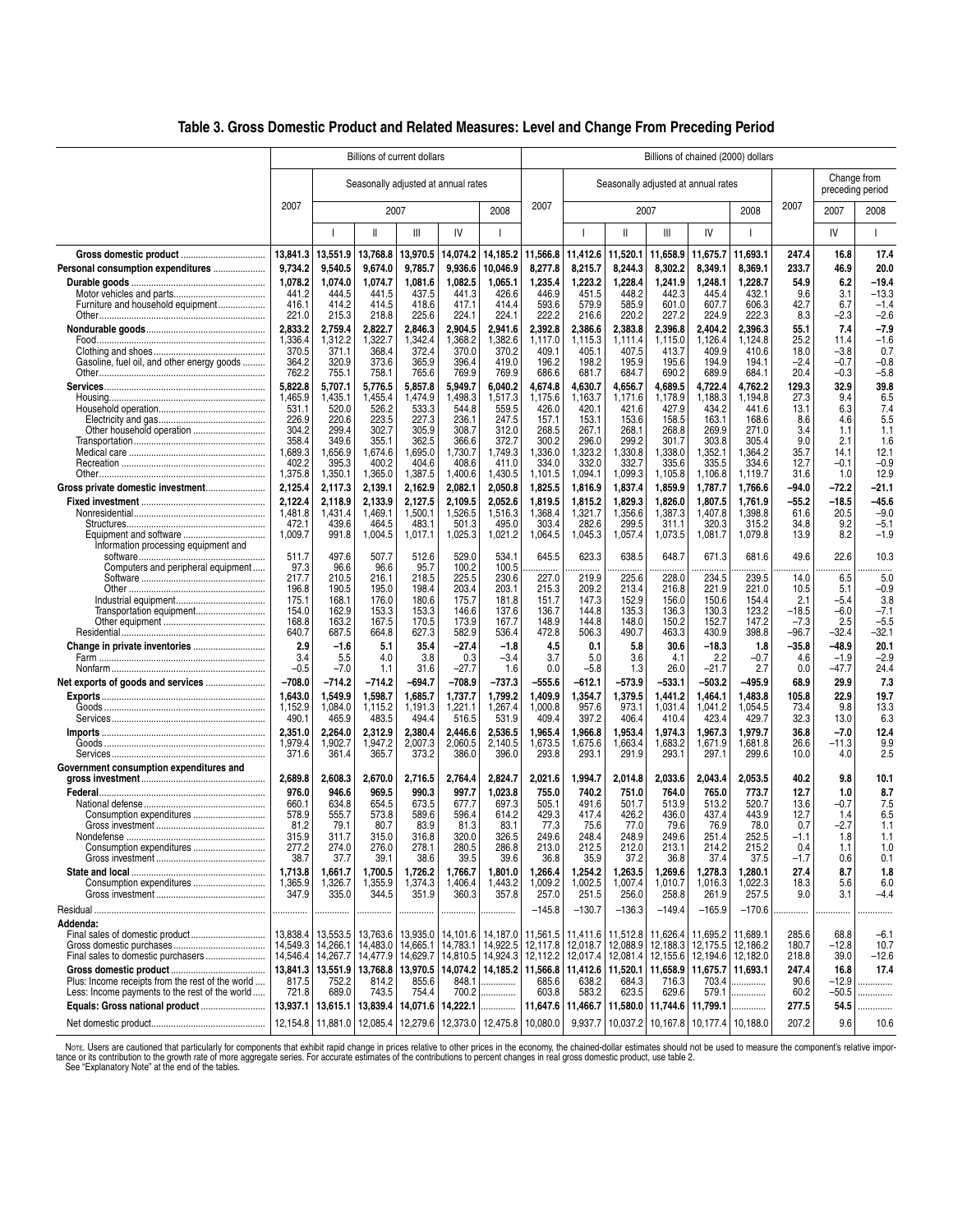## **Table 4. Price Indexes for Gross Domestic Product and Related Measures: Percent Change From Preceding Period**

|                                               |                                                |                                              | Seasonally adjusted at annual rates    |                                        |                                            |                                            |                                         |                                         |                                            |                                         |                                              |                                            |                                        |                                                        |                                        |                                                    |                                                       |                                           |                                                       |
|-----------------------------------------------|------------------------------------------------|----------------------------------------------|----------------------------------------|----------------------------------------|--------------------------------------------|--------------------------------------------|-----------------------------------------|-----------------------------------------|--------------------------------------------|-----------------------------------------|----------------------------------------------|--------------------------------------------|----------------------------------------|--------------------------------------------------------|----------------------------------------|----------------------------------------------------|-------------------------------------------------------|-------------------------------------------|-------------------------------------------------------|
|                                               | 2005                                           | 2006                                         | 2007                                   |                                        | 2004                                       |                                            |                                         | 2005                                    |                                            |                                         |                                              | 2006                                       |                                        |                                                        |                                        | 2007                                               |                                                       |                                           | 2008                                                  |
|                                               |                                                |                                              |                                        | Ш                                      | Ш                                          | IV                                         |                                         | Ш                                       | Ш                                          | IV                                      |                                              | Ш                                          | Ш                                      | IV                                                     |                                        | Ш                                                  | Ш                                                     | IV                                        |                                                       |
| Gross domestic product (GDP)                  | 3.2                                            | 3.2                                          | 2.7                                    | 3.8                                    | 2.3                                        | 3.2                                        | 3.9                                     | 2.6                                     | 3.5                                        | 3.5                                     | 3.4                                          | 3.5                                        | 2.4                                    | 1.7                                                    | 4.2                                    | 2.6                                                | 1.0                                                   | 2.4                                       | 2.6                                                   |
|                                               | 2.9<br>$-0.7$<br>3.7<br>3.4                    | 2.8<br>$-1.3$<br>3.1<br>3.4                  | 2.5<br>$-1.8$<br>3.0<br>3.2            | 3.8<br>0.3<br>6.2<br>3.4               | 2.0<br>$-2.5$<br>1.4<br>3.1                | 3.0<br>0.2<br>4.7<br>2.8                   | 2.2<br>0.1<br>0.3<br>3.6                | 3.4<br>$-0.4$<br>5.0<br>3.4             | 4.3<br>$-2.8$<br>9.5<br>3.3                | 2.8<br>$-1.1$<br>0.8<br>4.6             | 1.7<br>$-1.0$<br>0.3<br>3.0                  | 4.3<br>$-0.7$<br>8.6<br>3.2                | 2.6<br>$-1.3$<br>2.8<br>3.2            | $-0.9$<br>$-2.7$<br>$-7.9$<br>3.0                      | 3.5<br>$-1.9$<br>5.0<br>3.8            | 4.3<br>$-1.4$<br>10.0<br>2.6                       | 1.8<br>$-1.8$<br>1.1<br>2.8                           | 3.9<br>$-1.7$<br>7.1<br>3.5               | 3.5<br>$-0.2$<br>6.6<br>2.7                           |
|                                               | 4.2<br>4.3<br>2.9<br>11.7<br>$-0.1$<br>6.7<br> | 3.5<br>3.5<br>3.1<br>11.7<br>0.0<br>4.4<br>. | 1.2<br>1.1<br>1.2<br>3.3<br>0.4<br>0.9 | 4.7<br>4.7<br>2.4<br>7.6<br>0.7<br>8.8 | 3.9<br>3.9<br>1.3<br>10.1<br>$-1.7$<br>8.5 | 3.9<br>3.9<br>2.5<br>12.0<br>$-0.6$<br>6.2 | 5.2<br>5.3<br>4.5<br>12.8<br>1.8<br>6.6 | 2.8<br>2.9<br>2.4<br>8.7<br>0.3<br>3.6  | 4.0<br>4.2<br>1.6<br>13.8<br>$-2.5$<br>8.7 | 5.8<br>6.0<br>4.6<br>17.6<br>0.2<br>8.5 | 4.0<br>3.9<br>3.9<br>13.0<br>0.6<br>3.9      | 2.5<br>2.4<br>2.8<br>10.7<br>$-0.2$<br>1.8 | 1.6<br>1.5<br>1.9<br>5.6<br>0.4<br>0.8 | 2.2<br>2.0<br>2.0<br>4.6<br>0.8<br>2.1                 | 2.0<br>1.9<br>1.9<br>4.1<br>1.0<br>2.0 | $-0.4$<br>$-0.3$<br>0.0<br>$-1.1$<br>0.5<br>$-0.8$ | $-0.3$<br>$-0.5$<br>$-0.6$<br>0.5<br>$-1.1$<br>$-0.3$ | 0.8<br>0.7<br>1.1<br>3.2<br>0.1<br>$-0.4$ | $-1.1$<br>$-0.7$<br>$-0.1$<br>1.4<br>$-0.9$<br>$-2.3$ |
|                                               | .<br>3.6<br>3.1<br>4.9<br>6.3<br>6.5<br>5.6    | .<br>3.4<br>3.3<br>3.7<br>4.0<br>4.2<br>3.1  | 3.5<br>3.6<br>3.3<br>3.5<br>3.6<br>2.8 | 4.8<br>5.2<br>3.8<br>7.3<br>7.9<br>4.7 | 1.9<br>1.0<br>3.8<br>5.3<br>5.0<br>6.7     | 4.2<br>3.6<br>5.5<br>6.9<br>7.0<br>6.0     | 4.6<br>4.3<br>5.0<br>2.2<br>2.0<br>3.5  | 3.6<br>3.0<br>4.9<br>9.7<br>10.1<br>7.7 | 2.5<br>1.3<br>5.2<br>10.3<br>10.9<br>7.5   | 3.0<br>2.3<br>4.8<br>4.3<br>4.9<br>1.3  | 2.7<br>3.0<br>2.2<br>$-1.5$<br>$-1.9$<br>0.5 | 6.0<br>6.3<br>5.5<br>10.1<br>10.4<br>8.4   | 4.6<br>5.2<br>3.3<br>4.7<br>5.3<br>1.4 | $-0.8$<br>0.1<br>$-2.7$<br>$-9.4$<br>$-10.1$<br>$-5.3$ | 3.6<br>3.5<br>3.9<br>1.0<br>0.7<br>2.3 | 5.3<br>5.1<br>5.8<br>11.9<br>13.0<br>6.7           | 3.8<br>3.2<br>5.1<br>7.5<br>7.7<br>6.5                | 6.0<br>6.3<br>5.3<br>13.2<br>14.1<br>8.6  | 9.0<br>10.3<br>5.9<br>12.7<br>13.8<br>7.0             |
| Government consumption expenditures and gross | 5.8<br>4.8<br>5.3<br>4.0<br>6.4                | 4.9<br>3.9<br>4.1<br>3.5<br>5.4              | 4.5<br>2.9<br>2.9<br>2.9<br>5.4        | 5.0<br>5.5<br>5.6<br>5.2<br>4.7        | 4.8<br>2.5<br>2.9<br>1.4<br>6.2            | 5.7<br>2.6<br>3.1<br>1.7<br>7.6            | 7.5<br>11.5<br>12.2<br>10.1<br>5.2      | 4.6<br>2.3<br>2.5<br>1.8<br>6.1         | 6.4<br>3.4<br>3.5<br>3.2<br>8.1            | 5.0<br>0.8<br>1.3<br>$-0.2$<br>7.6      | 5.1<br>9.1<br>9.3<br>8.9<br>2.7              | 5.7<br>4.0<br>4.2<br>3.5<br>6.7            | 3.0<br>1.3<br>1.6<br>0.7<br>4.0        | 2.1<br>0.5<br>$-0.1$<br>1.7<br>3.1                     | 6.4<br>5.3<br>5.0<br>5.9<br>7.0        | 5.5<br>3.8<br>4.1<br>3.3<br>6.5                    | 3.2<br>1.6<br>1.9<br>1.1<br>4.2                       | 5.2<br>2.5<br>3.0<br>1.3<br>6.8           | 6.9<br>6.0<br>5.8<br>6.4<br>7.4                       |
| Addenda:                                      | 3.2<br>3.7<br>3.7<br>3.2                       | 3.2<br>3.3<br>3.3<br>3.1                     | 2.6<br>2.7<br>2.7<br>2.7               | 3.8<br>4.2<br>4.2<br>3.8               | 2.3<br>2.8<br>2.7<br>2.3                   | 3.2<br>3.6<br>3.6<br>3.2                   | 3.9<br>3.6<br>3.6<br>3.9                | 2.6<br>3.5<br>3.5<br>2.6                | 3.5<br>4.6<br>4.6<br>3.5                   | 3.5<br>3.7<br>3.7<br>3.5                | 3.4<br>2.7<br>2.7<br>3.4                     | 3.5<br>4.2<br>4.2<br>3.5                   | 2.3<br>2.5<br>2.5<br>2.4               | 1.7<br>0.1<br>0.1<br>1.7                               | 4.2<br>3.8<br>3.8<br>4.2               | 2.7<br>3.8<br>3.8<br>2.6                           | 1.0<br>1.8<br>1.7<br>1.0                              | 2.4<br>3.7<br>3.7<br>2.5                  | 2.7<br>3.5<br>3.5                                     |
| Implicit price deflators:                     | 3.2<br>3.6<br>3.2                              | 3.2<br>3.3<br>3.2                            | 2.7<br>2.7<br>2.7                      | 3.8<br>4.2<br>3.8                      | 2.3<br>2.7<br>2.3                          | 3.2<br>3.7<br>3.2                          | 3.9<br>3.6<br>3.9                       | 2.6<br>3.6<br>2.6                       | 3.5<br>4.6<br>3.5                          | 3.5<br>3.7<br>3.5                       | 3.4<br>2.7<br>3.4                            | 3.5<br>4.2<br>3.5                          | 2.4<br>2.5<br>2.4                      | 1.7<br>0.1<br>1.7                                      | 4.2<br>3.8<br>4.2                      | 2.6<br>3.8<br>2.6                                  | 1.0<br>1.7<br>1.0                                     | 2.4<br>3.7<br>2.4                         | $\frac{2.6}{3.5}$<br>.                                |

See "Explanatory Note" at the end of the tables.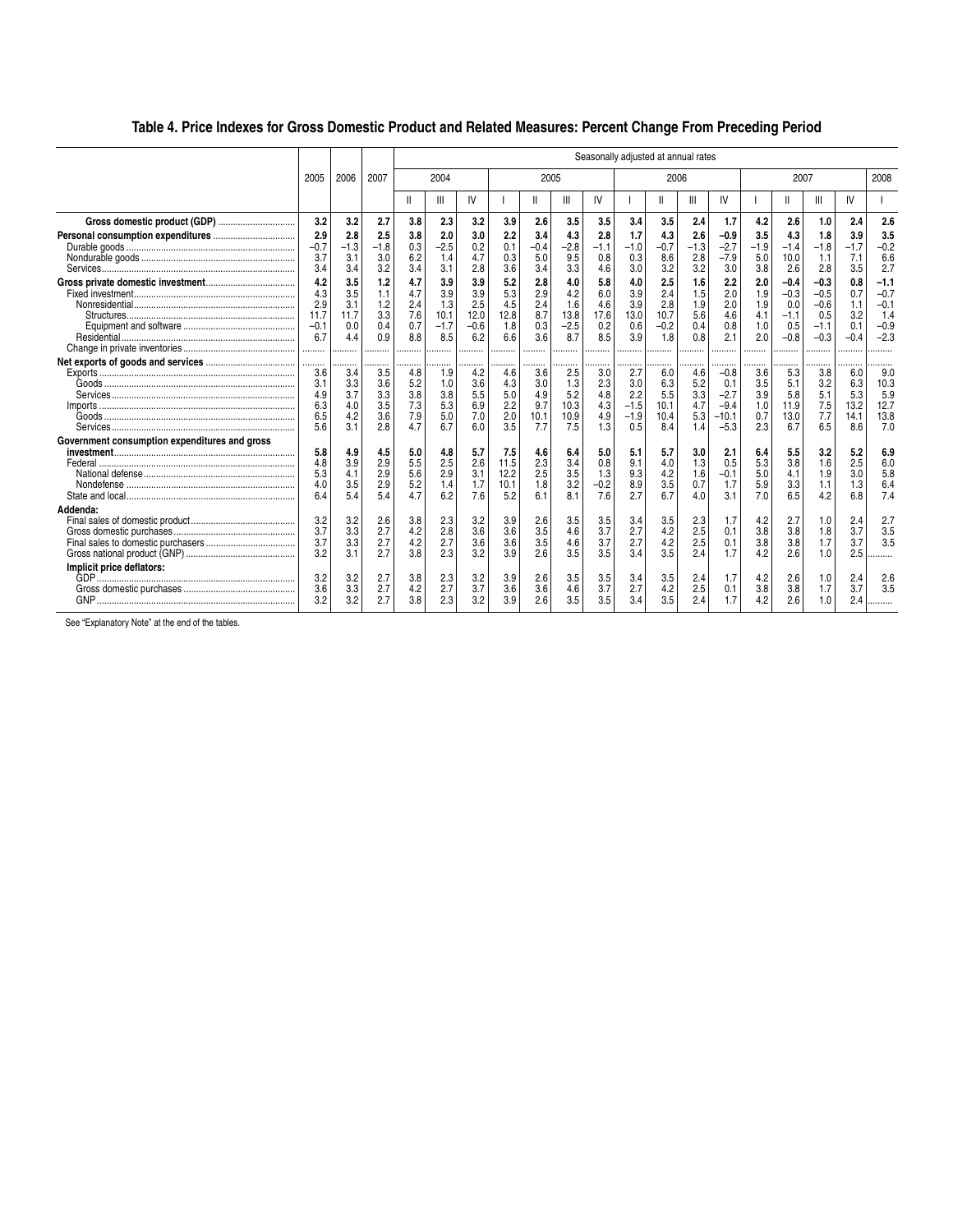### **Table 5. Real Gross Domestic Product, Quantity Indexes**

[Index numbers, 2000=100]

|                                                          |                                                              | Seasonally adjusted                                               |                                                               |                                                                    |                                                               |                                                               |                                                               |                                                               |  |  |
|----------------------------------------------------------|--------------------------------------------------------------|-------------------------------------------------------------------|---------------------------------------------------------------|--------------------------------------------------------------------|---------------------------------------------------------------|---------------------------------------------------------------|---------------------------------------------------------------|---------------------------------------------------------------|--|--|
|                                                          | 2005                                                         | 2006                                                              | 2007                                                          |                                                                    | 2007                                                          |                                                               |                                                               | 2008                                                          |  |  |
|                                                          |                                                              |                                                                   |                                                               |                                                                    | Ш                                                             | $\mathbf{III}$                                                | IV                                                            |                                                               |  |  |
|                                                          | 112.086                                                      | 115,304                                                           | 117.825                                                       | 116.254                                                            | 117.349                                                       | 118.763                                                       | 118.934                                                       | 119.111                                                       |  |  |
|                                                          | 115.791<br>131.748<br>115.828<br>112.687                     | 119,359<br>136.735<br>120.051<br>115.696                          | 122.828<br>143.096<br>122.884<br>118.987                      | 121.906<br>141.680<br>122.563<br>117.865                           | 122.331<br>142.283<br>122.419<br>118.527                      | 123.190<br>143.852<br>123.090<br>119.360                      | 123,885<br>144.572<br>123.466<br>120.198                      | 124.182<br>142.322<br>123.064<br>121.212                      |  |  |
|                                                          | 107.709<br>109.080<br>99.490<br>79.127<br>107.935<br>133.608 | 110.607<br>111.657<br>106.062<br>85.770<br>114.332<br>127.433<br> | 105.187<br>108.369<br>111.061<br>96.871<br>115.842<br>105.795 | 104.690<br>108.113<br>107.277<br>90.241<br>113.753<br>113.301<br>. | 105.875<br>108.956<br>110.109<br>95.639<br>115.075<br>109.791 | 107.172<br>108.756<br>112.597<br>99.330<br>116.821<br>103.665 | 103.011<br>107.652<br>114.261<br>102.274<br>117.720<br>96.422 | 101.792<br>104.941<br>113.532<br>100.655<br>117.515<br>89.231 |  |  |
|                                                          | 109.775                                                      | 118.957                                                           | 128.603                                                       | 123.568                                                            | 125.833                                                       | 131.458                                                       | 133.555                                                       | 135,348                                                       |  |  |
|                                                          | 123.425                                                      | 130.683                                                           | 133.181                                                       | 133.272                                                            | 132.363                                                       | 133.780                                                       | 133,309                                                       | 134.148                                                       |  |  |
| Government consumption expenditures and gross investment | 113.050<br>125.524<br>106.721                                | 115.092<br>128.255<br>108.418                                     | 117.427<br>130.454<br>110.816                                 | 115,865<br>127.886<br>109.748                                      | 117.028<br>129.756<br>110.564                                 | 118.121<br>132.000<br>111.096                                 | 118.693<br>132.175<br>111.857                                 | 119.281<br>133.674<br>112.008                                 |  |  |
| Addenda:                                                 | 112.360<br>113.894<br>114.166<br>112.265                     | 115.526<br>117.071<br>117.292<br>115.363                          | 118.452<br>118.844<br>119.450<br>118.179                      | 116.916<br>117.871<br>118.515<br>116.344                           | 117.953<br>118.560<br>119.146<br>117.493                      | 119.117<br>119.535<br>119.878<br>119.163                      | 119.822<br>119.409<br>120.263<br>119.716                      | 119.760<br>119.514<br>120.139                                 |  |  |

See "Explanatory Note" at the end of the tables.

#### **Table 6. Price Indexes for Gross Domestic Product**

[Index numbers, 2000=100]

|                                                          |                                                               |                                                               |                                                               |                                                               | Seasonally adjusted                                           |                                                                   |                                                               |                                                               |
|----------------------------------------------------------|---------------------------------------------------------------|---------------------------------------------------------------|---------------------------------------------------------------|---------------------------------------------------------------|---------------------------------------------------------------|-------------------------------------------------------------------|---------------------------------------------------------------|---------------------------------------------------------------|
|                                                          | 2005                                                          | 2006                                                          | 2007                                                          |                                                               | 2007                                                          |                                                                   |                                                               | 2008                                                          |
|                                                          |                                                               |                                                               |                                                               |                                                               | $\mathsf{II}$                                                 | Ш                                                                 | IV                                                            |                                                               |
|                                                          | 113.005                                                       | 116.568                                                       | 119.668                                                       | 118,750                                                       | 119.527                                                       | 119.837                                                           | 120.560                                                       | 121.337                                                       |
|                                                          | 111.588<br>90.018<br>111.561<br>116.726                       | 114.675<br>88.857<br>114.989<br>120.725                       | 117.591<br>87.276<br>118.398<br>124.556                       | 116.129<br>87.799<br>115.620<br>123.252                       | 117.345<br>87.488<br>118.413<br>124.055                       | 117.873<br>87.091<br>118.751<br>124.921                           | 119.019<br>86.726<br>120.810<br>125.996                       | 120.052<br>86.677<br>122.756<br>126.845                       |
|                                                          | 111.155<br>111.404<br>103.778<br>135.013<br>94.527<br>128.653 | 115.090<br>115.352<br>106.961<br>150.806<br>94.485<br>134.288 | 116.458<br>116.637<br>108.293<br>155.709<br>94.857<br>135.450 | 116.532<br>116.718<br>108.301<br>155.637<br>94.892<br>135.736 | 116.426<br>116.636<br>108.293<br>155.199<br>95.002<br>135.459 | 116.325<br>116.498<br>108.140<br>155.392<br>94.751<br>135.367<br> | 116.549<br>116.696<br>108.440<br>156.609<br>94.783<br>135.238 | 116.215<br>116.484<br>108.401<br>157.145<br>94.575<br>134.459 |
|                                                          | 108.803                                                       | 112.537                                                       | 116.510                                                       | 114.433                                                       | 115.912                                                       | 116.992                                                           | 118.704                                                       | 121.282                                                       |
|                                                          | 111.117                                                       | 115.610                                                       | 119.613                                                       | 115.114                                                       | 118,408                                                       | 120.572                                                           | 124.360                                                       | 128.125                                                       |
| Government consumption expenditures and gross investment | 121.435<br>120.914<br>121.758                                 | 127.334<br>125.622<br>128.370                                 | 133.042<br>129.256<br>135.316                                 | 130.765<br>127.886<br>132.499                                 | 132.527<br>129.098<br>134.586                                 | 133.588<br>129.622<br>135.969                                     | 135.286<br>130.416<br>138.209                                 | 137.560<br>132.326<br>140.702                                 |
| Addenda:                                                 | 109.670<br>110.307<br>107.667                                 | 112.130<br>113.168<br>109.717                                 | 114.483<br>115.945<br>111.783                                 | 113.730<br>114.472<br>111.161                                 | 114.116<br>115.784<br>111.498                                 | 114.682<br>116.186<br>111.917                                     | 115.403<br>117.339<br>112.557                                 | 116.019<br>118.379<br>113.096                                 |
|                                                          | 113.040<br>113.225<br>113.261<br>112.999                      | 116.603<br>116.920<br>116.956<br>116.558                      | 119.692<br>120.068<br>120.093<br>119.659                      | 118.773<br>118.702<br>118.727<br>118.740                      | 119.555<br>119.809<br>119.838<br>119.518                      | 119.860<br>120.330<br>120.355<br>119.824                          | 120.579<br>121.432<br>121.452<br>120.552                      | 121.373<br>122.474<br>122.512                                 |
| Implicit price deflators:                                | 113.000<br>113.040<br>113.221<br>113.261<br>112.994           | 116.567<br>116.603<br>116.919<br>116.956<br>116.558           | 119.664<br>119.694<br>120.065<br>120.097<br>119.656           | 118.745<br>118.770<br>118.700<br>118.725<br>118.736           | 119.519<br>119.551<br>119.804<br>119.837<br>119.512           | 119.826<br>119.857<br>120.321<br>120.354<br>119.814               | 120.542<br>120.576<br>121.417<br>121.451<br>120.535           | 121.313<br>121.369<br>122.454<br>122.511<br>.                 |

1. This index is a supplemental measure that is based on household expenditures for which there are observable price measures. It excludes most implicit prices (for example, the services furnished<br>without payment by financ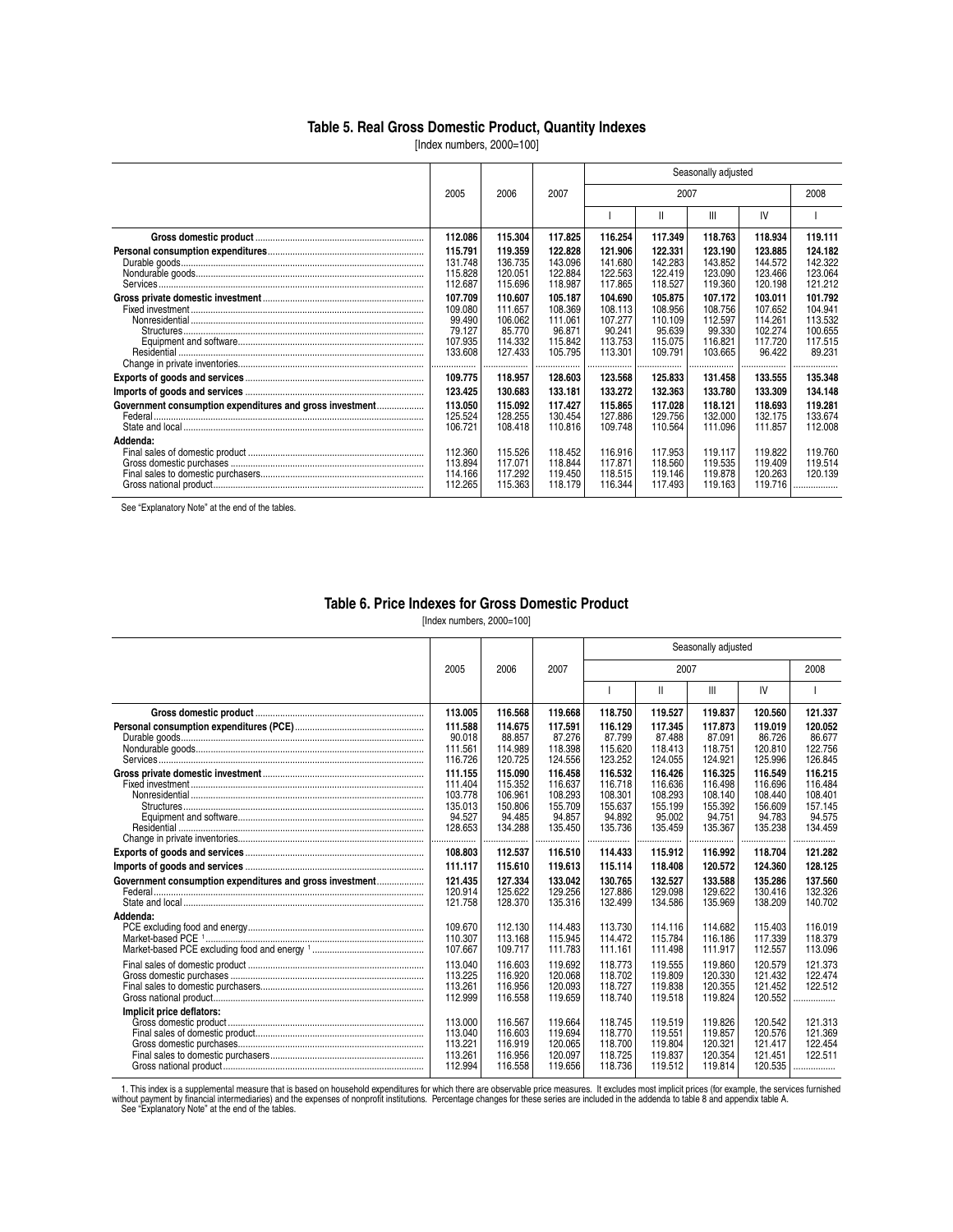| Table 7. Real Gross Domestic Product: Percent Change From Preceding Year |  |  |
|--------------------------------------------------------------------------|--|--|
|--------------------------------------------------------------------------|--|--|

|                                                                             | 1992                                           | 1993                                            | 1994                                          | 1995                                        | 1996                                     | 1997                                       | 1998                                      | 1999                                       | 2000                                       | 2001                                                     | 2002                                                   | 2003                                      | 2004                                       | 2005                                   | 2006                                      | 2007                                              |
|-----------------------------------------------------------------------------|------------------------------------------------|-------------------------------------------------|-----------------------------------------------|---------------------------------------------|------------------------------------------|--------------------------------------------|-------------------------------------------|--------------------------------------------|--------------------------------------------|----------------------------------------------------------|--------------------------------------------------------|-------------------------------------------|--------------------------------------------|----------------------------------------|-------------------------------------------|---------------------------------------------------|
|                                                                             | 3.3                                            | 2.7                                             | 4.0                                           | 2.5                                         | 3.7                                      | 4.5                                        | 4.2                                       | 4.5                                        | 3.7                                        | 0.8                                                      | 1.6                                                    | 2.5                                       | 3.6                                        | 3.1                                    | 2.9                                       | 2.2                                               |
|                                                                             | 3.3<br>5.9<br>2.0<br>3.5                       | 3.3<br>7.8<br>2.7<br>2.8                        | 3.7<br>8.4<br>3.5<br>2.9                      | 2.7<br>4.4<br>2.2<br>2.6                    | 3.4<br>7.8<br>2.6<br>2.9                 | 3.8<br>8.6<br>2.7<br>3.3                   | 5.0<br>11.3<br>4.0<br>4.2                 | 5.1<br>11.7<br>4.6<br>4.0                  | 4.7<br>7.3<br>3.8<br>4.5                   | 2.5<br>4.3<br>2.0<br>2.4                                 | 2.7<br>7.1<br>2.5<br>1.9                               | 2.8<br>5.8<br>3.2<br>1.9                  | 3.6<br>6.3<br>3.5<br>3.2                   | 3.2<br>4.9<br>3.6<br>2.7               | 3.1<br>3.8<br>3.6<br>2.7                  | 2.9<br>4.7<br>2.4<br>2.8                          |
|                                                                             | 8.1<br>5.9<br>3.2<br>$-6.0$<br>7.3<br>13.8<br> | 8.9<br>8.6<br>8.7<br>$-0.7$<br>12.5<br>8.2<br>. | 13.6<br>9.3<br>9.2<br>1.8<br>11.9<br>9.6<br>. | 3.1<br>6.5<br>10.5<br>6.4<br>12.0<br>$-3.2$ | 8.9<br>9.0<br>9.3<br>5.6<br>10.6<br>8.0  | 12.4<br>9.2<br>12.1<br>7.3<br>13.8<br>1.9  | 9.8<br>10.2<br>11.1<br>5.1<br>13.3<br>7.6 | 7.8<br>8.3<br>9.2<br>$-0.4$<br>12.7<br>6.0 | 5.7<br>6.5<br>8.7<br>6.8<br>9.4<br>0.8     | $-7.9$<br>$-3.0$<br>$-4.2$<br>$-2.3$<br>$-4.9$<br>0.4    | $-2.6$<br>$-5.2$<br>$-9.2$<br>$-17.1$<br>$-6.2$<br>4.8 | 3.6<br>3.4<br>1.0<br>$-4.1$<br>2.8<br>8.4 | 9.7<br>7.3<br>5.8<br>1.3<br>7.4<br>10.0    | 5.6<br>6.9<br>7:<br>0.5<br>9.6<br>6.6  | 2.7<br>2.4<br>6.6<br>8.4<br>5.9<br>$-4.6$ | $-4.9$<br>$-2.9$<br>4.7<br>12.9<br>1.3<br>$-17.0$ |
|                                                                             | 6.9<br>7.5<br>5.5<br>7.0<br>9.3<br>$-2.6$      | 3.2<br>3.3<br>3.2<br>8.8<br>10.1<br>2.9         | .<br>8.7<br>9.7<br>6.3<br>11.9<br>13.3<br>5.7 | 10.1<br>11.7<br>6.3<br>8.0<br>9.0<br>3.3    | 8.4<br>8.8<br>7.2<br>8.7<br>9.3<br>5.5   | 11.9<br>14.3<br>5.9<br>13.6<br>14.4<br>9.4 | 2.4<br>2.2<br>2.9<br>11.6<br>11.7<br>11.4 | 4.3<br>3.8<br>5.6<br>11.5<br>12.4<br>6.9   | 8.7<br>11.2<br>2.9<br>13.1<br>13.5<br>11.1 | $-5.4$<br>$-6.1$<br>$-3.7$<br>$-2.7$<br>$-3.2$<br>$-0.3$ | $-2.3$<br>$-4.0$<br>1.9<br>3.4<br>3.7<br>2.1           | 1.3<br>1.8<br>0.0<br>4.1<br>4.9<br>0.0    | 9.7<br>9.0<br>11.5<br>11.3<br>11.3<br>11.5 | 6.9<br>7.5<br>5.4<br>5.9<br>6.6<br>2.3 | 8.4<br>9.9<br>4.8<br>5.9<br>6.0<br>5.2    | 8.1<br>7.9<br>8.5<br>1.9<br>1.6<br>3.5            |
| Government consumption expenditures and gross investment                    | 0.5<br>$-1.7$<br>$-5.0$<br>6.9<br>2.2          | $-0.9$<br>$-4.2$<br>$-5.6$<br>$-0.7$<br>1.4     | 0.0<br>$-3.7$<br>$-4.9$<br>$-1.2$<br>2.6      | 0.5<br>$-2.7$<br>$-3.8$<br>$-0.4$<br>2.6    | 1.0<br>$-1.2$<br>$-1.4$<br>$-0.7$<br>2.3 | 1.9<br>$-1.0$<br>$-2.8$<br>2.6<br>3.6      | 1.9<br>$-1.1$<br>$-2.1$<br>0.7<br>3.6     | 3.9<br>2.2<br>1.9<br>2.8<br>4.7            | 2.1<br>0.9<br>$-0.5$<br>3.5<br>2.7         | 3.4<br>3.9<br>3.9<br>3.9<br>3.2                          | 4.4<br>7.0<br>7.4<br>6.3<br>3.1                        | 2.5<br>6.8<br>8.7<br>3.4<br>0.2           | 1.4<br>4.2<br>5.8<br>1.1<br>$-0.2$         | 0.7<br>1.5<br>1.5<br>1.3<br>0.3        | 1.8<br>2.2<br>1.9<br>2.8<br>1.6           | 2.0<br>1.7<br>2.8<br>$-0.4$<br>2.2                |
| Addenda:                                                                    | 3.0<br>3.3<br>3.1<br>3.3<br>3.4                | 2.6<br>3.2<br>3.2<br>2.7<br>1.0                 | 3.4<br>4.4<br>3.8<br>3.9<br>2.7               | 3.0<br>2.4<br>2.8<br>2.6<br>2.8             | 3.7<br>3.8<br>3.8<br>3.7<br>3.0          | 4.0<br>4.8<br>4.3<br>4.4<br>3.5            | 4.2<br>5.3<br>5.3<br>4.0<br>5.8           | 4.5<br>5.3<br>5.4<br>4.6<br>3.0            | 3.8<br>4.4<br>4.5<br>3.7<br>4.8            | 1.6<br>0.9<br>1.8<br>0.8<br>1.9                          | 1.2<br>2.2<br>1.8<br>1.5<br>3.1                        | 2.5<br>2.8<br>2.8<br>2.7<br>22            | 3.3<br>4.1<br>3.8<br>3.8<br>3.6            | 3.3<br>3.1<br>3.3<br>3.0<br>17         | 2.8<br>2.8<br>2.7<br>2.8<br>31            | 2.5<br>1.5<br>1.8<br>2.4<br>3.1                   |
| <b>Price indexes:</b><br>Gross domestic purchases excluding food and energy | 2.3<br>2.6<br>2.3<br>2.5<br>2.9                | 2.2<br>2.3<br>2.3<br>2.4<br>2.3                 | 2.1<br>2.2<br>2.1<br>2.2<br>2.1               | 2.1<br>2.2<br>2.0<br>2.1<br>2.1             | 1.8<br>1.5<br>1.9<br>1.7<br>2.2          | 1.4<br>1.3<br>1.7<br>1.7<br>1.7            | 0.6<br>1.0<br>1.1<br>1.2<br>0.9           | 1.6<br>1.4<br>1.4<br>1.5<br>1.7            | 2.5<br>1.9<br>2.2<br>2.0<br>2.5            | 2.0<br>1.9<br>2.4<br>2.1<br>2.1                          | 1.6<br>1.9<br>1.7<br>2.1<br>1.4                        | 2.3<br>1.9<br>2.1<br>1.9<br>2.0           | 3.1<br>2.7<br>2.9<br>2.7<br>26             | 3.7<br>3.1<br>3.2<br>3.2<br>2.9        | 3.3<br>2.9<br>3.2<br>3.1<br>2.8           | 2.7<br>2.4<br>2.7<br>2.4<br>2.5                   |

## **Table 8. Real Gross Domestic Product: Percent Change From Quarter One Year Ago**

|                                                                             |                                                      | 2004                                                 |                                                      |                                                      | 2005                                                 |                                                      |                                                      |                                                      | 2006                                                 |                                                      |                                                      |                                                      | 2008                                                 |                                                      |                                                      |                                                      |
|-----------------------------------------------------------------------------|------------------------------------------------------|------------------------------------------------------|------------------------------------------------------|------------------------------------------------------|------------------------------------------------------|------------------------------------------------------|------------------------------------------------------|------------------------------------------------------|------------------------------------------------------|------------------------------------------------------|------------------------------------------------------|------------------------------------------------------|------------------------------------------------------|------------------------------------------------------|------------------------------------------------------|------------------------------------------------------|
|                                                                             |                                                      | Ш                                                    | IV                                                   |                                                      |                                                      | Ш                                                    | IV                                                   |                                                      |                                                      | Ш                                                    | IV                                                   |                                                      |                                                      | Ш                                                    | IV                                                   |                                                      |
|                                                                             | 4.1                                                  | 3.2                                                  | 3.1                                                  | 3.2                                                  | 3.0                                                  | 3.2                                                  | 2.9                                                  | 3.3                                                  | 3.2                                                  | 2.4                                                  | 2.6                                                  | 1.5                                                  | 1.9                                                  | 2.8                                                  | 2.5                                                  | 2.5                                                  |
|                                                                             | 3.7<br>6.1<br>3.9<br>3.2                             | 3.2<br>4.0<br>2.8<br>3.2                             | 3.7<br>5.6<br>3.5<br>3.3                             | 3.1<br>4.7<br>3.3<br>2.8                             | 3.4<br>7.0<br>3.8<br>2.5                             | 3.5<br>6.6<br>3.6<br>2.9                             | 2.8<br>1.2<br>3.6<br>2.7                             | 3.3<br>4.6<br>3.8<br>2.7                             | 3.0<br>2.1<br>3.5<br>3.0                             | 2.7<br>2.0<br>3.7<br>2.4                             | 3.4<br>6.6<br>3.6<br>2.6                             | 3.2<br>4.7<br>3.2<br>2.9                             | 2.9<br>5.0<br>2.5<br>2.8                             | 3.0<br>4.7<br>2.3<br>3.0                             | 2.6<br>4.2<br>1.5<br>2.8                             | 1.9<br>0.5<br>0.4<br>2.8                             |
|                                                                             | 12.2<br>7.8<br>4.9<br>0.0<br>6.7<br>13.2             | 9.8<br>6.8<br>5.6<br>1.1<br>7.3<br>8.8               | 9.1<br>7.2<br>7.5<br>2.3<br>9.4                      | 9.9<br>8.3<br>9.1<br>2.9<br>11.4<br>7.0              | 3.8<br>7.1<br>7.7<br>1.0<br>10.1<br>6.2              | 3.6<br>6.8<br>6.8<br>$-1.6$<br>9.9<br>6.9            | 5.3<br>5.5<br>5.1<br>$-0.3$<br>7.1<br>6.4            | 5.0<br>6.5<br>7.5<br>2.7<br>9.4<br>4.8               | 6.2<br>4.0<br>7.3<br>7.1<br>7.4<br>$-1.5$            | 3.4<br>0.8<br>6.4<br>11.6<br>4.6<br>$-8.5$           | $-3.6$<br>$-1.6$<br>5.2<br>12.3<br>2.5<br>$-12.8$    | $-6.6$<br>$-4.5$<br>2.5<br>10.2<br>$-0.5$<br>$-16.5$ | $-5.7$<br>$-3.3$<br>4.1<br>12.4<br>0.7<br>$-16.5$    | $-3.5$<br>$-2.3$<br>5.1<br>13.8<br>1.5<br>$-16.5$    | $-3.7$<br>$-1.5$<br>7.1<br>15.1<br>3.6<br>$-18.6$    | $-2.8$<br>$-2.9$<br>5.8<br>11.5<br>3.3<br>$-21.2$    |
|                                                                             | 12.0<br>10.7<br>15.3<br>12.1<br>11.3<br>16.4         | 9.9<br>10.0<br>9.8<br>12.4<br>12.6<br>11.5           | 7.4<br>7.0<br>8.3<br>11.5<br>11.9<br>9.3             | 6.4<br>6.6<br>6.0<br>8.8<br>9.8<br>4.3               | 7.1<br>8.1<br>4.9<br>5.3<br>5.9<br>1.9               | 6.9<br>7.0<br>6.6<br>4.6<br>5.2<br>1.5               | 7.0<br>8.3<br>4.1<br>5.1<br>5.8<br>1.4               | 8.4<br>10.7<br>3.2<br>6.3<br>6.6<br>4.7              | .<br>7.4<br>9.0<br>3.9<br>6.4<br>6.7<br>4.8          | <br>8.4<br>10.4<br>3.8<br>7.2<br>7.6<br>5.2          | 9.3<br>9.7<br>8.3<br>3.7<br>3.2<br>6.1               | 6.6<br>6.1<br>7.9<br>2.9<br>2.7<br>4.3               | 7.1<br>6.1<br>9.4<br>2.0<br>1.7<br>3.9               | 10.3<br>10.5<br>9.9<br>1.7<br>1.3<br>4.0             | 8.4<br>9.0<br>7.0<br>1.0<br>0.8<br>2.0               | 9.5<br>10.1<br>8.2<br>0.7<br>0.4<br>2.2              |
| Government consumption expenditures and gross investment                    | 1.3<br>3.0<br>3.1<br>2.8<br>0.3                      | 1.3<br>4.4<br>7.2<br>$-0.9$<br>$-0.5$                | 0.7<br>2.4<br>2.5<br>2.3<br>$-0.4$                   | 0.6<br>1.6<br>1.7<br>1.5<br>0.0                      | 0.6<br>1.2<br>1.8<br>$-0.1$<br>0.2                   | 0.9<br>1.8<br>1.6<br>2.1<br>0.5                      | 0.9<br>1.3<br>1.1<br>1.9<br>0.7                      | 1.8<br>2.7<br>1.6<br>5.0<br>1.3                      | 1.8<br>2.1<br>1.5<br>3.4<br>1.5                      | 1.2<br>0.3<br>$-1.3$<br>3.4<br>1.7                   | 2.5<br>3.7<br>5.9<br>$-0.7$<br>1.8                   | 1.2<br>0.0<br>1.2<br>$-2.5$<br>1.9                   | 1.9<br>1.8<br>2.8<br>0.0<br>2.0                      | 2.7<br>3.4<br>5.7<br>$-1.2$<br>2.3                   | 2.3<br>1.7<br>1.5<br>2.1<br>2.7                      | 2.9<br>4.5<br>5.9<br>1.7<br>2.1                      |
| Addenda:                                                                    | 3.5<br>4.5<br>3.9<br>4.2<br>3.5                      | 2.7<br>3.8<br>3.3<br>3.4<br>2.7                      | 2.8<br>3.9<br>3.6<br>2.9<br>4.1                      | 2.9<br>3.7<br>3.4<br>2.9<br>2.3                      | 3.5<br>2.9<br>3.4<br>2.9<br>2.3                      | 3.7<br>3.1<br>3.5<br>3.2<br>1.3                      | 2.9<br>2.8<br>2.9<br>2.8<br>1.1                      | 3.5<br>3.3<br>3.5<br>3.2<br>3.1                      | 2.8<br>3.3<br>2.9<br>3.2<br>2.6                      | 1.9<br>2.5<br>2.1<br>2.0<br>3.3                      | 3.0<br>2.1<br>2.4<br>2.7<br>3.2                      | 1.9<br>1.2<br>1.6<br>1.5<br>3.4                      | 2.3<br>1.4<br>1.8<br>1.9<br>3.1                      | 3.1<br>1.9<br>2.1<br>3.2<br>3.7                      | 2.8<br>1.6<br>1.9<br>3.1<br>2.2                      | 2.4<br>1.4<br>1.4<br>1.2                             |
| Price indexes:<br>Gross domestic purchases excluding food and energy<br>PCE | 3.1<br>2.7<br>2.9<br>2.7<br>2.8<br>2.1<br>2.4<br>1.5 | 3.3<br>2.9<br>3.0<br>2.9<br>2.7<br>2.1<br>2.3<br>1.4 | 3.7<br>3.1<br>3.2<br>3.2<br>3.1<br>2.2<br>2.8<br>1.6 | 3.5<br>3.2<br>3.3<br>3.3<br>2.8<br>2.3<br>2.4<br>1.8 | 3.4<br>3.0<br>3.0<br>3.1<br>2.6<br>2.1<br>2.4<br>1.7 | 3.8<br>3.0<br>3.3<br>3.2<br>3.2<br>2.1<br>3.1<br>1.7 | 3.8<br>3.1<br>3.4<br>3.3<br>3.2<br>2.2<br>3.0<br>1.7 | 3.6<br>2.9<br>3.2<br>3.1<br>3.1<br>2.0<br>2.9<br>1.6 | 3.8<br>3.1<br>3.5<br>3.3<br>3.3<br>2.2<br>3.2<br>1.9 | 3.3<br>3.0<br>3.2<br>3.2<br>2.9<br>2.4<br>2.7<br>2.1 | 2.4<br>2.8<br>2.7<br>2.9<br>1.9<br>2.3<br>1.6<br>2.0 | 2.6<br>2.8<br>2.9<br>2.9<br>2.3<br>2.4<br>2.2<br>2.2 | 2.5<br>2.3<br>2.7<br>2.5<br>2.3<br>2.0<br>2.2<br>1.8 | 2.3<br>2.2<br>2.4<br>2.3<br>2.1<br>1.9<br>2.0<br>1.7 | 3.3<br>2.2<br>2.6<br>2.2<br>3.4<br>2.1<br>3.4<br>1.9 | 3.2<br>2.0<br>2.2<br>1.9<br>3.4<br>2.0<br>3.4<br>1.7 |

1. This index is a supplemental measure that is based on household expenditures for which there are observable price measures. It excludes most implicit prices (for example, the services furnished without payment by financ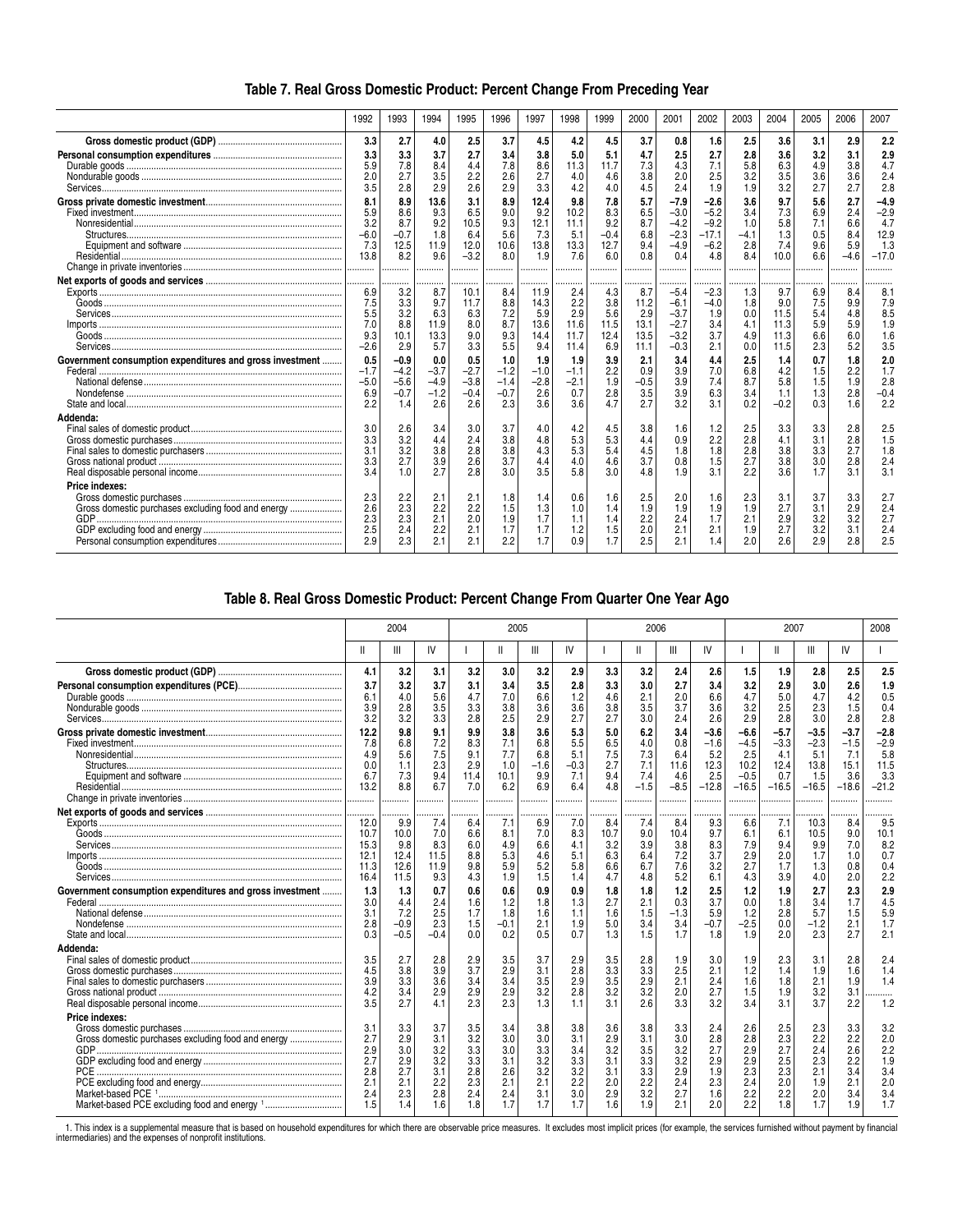### **Table 9. Relation of Gross Domestic Product, Gross National Product, and National Income**

[Billions of dollars]

|                                                                                  |                  |                    |                   |                   | Seasonally adjusted at annual rates |                    |                    |                    |
|----------------------------------------------------------------------------------|------------------|--------------------|-------------------|-------------------|-------------------------------------|--------------------|--------------------|--------------------|
|                                                                                  | 2005             | 2006               | 2007              |                   | 2007                                |                    |                    | 2008               |
|                                                                                  |                  |                    |                   |                   |                                     | Ш                  | IV                 |                    |
|                                                                                  | 12,433.9         | 13,194.7           | 13,841.3          | 13,551.9          | 13,768.8                            | 13,970.5           | 14,074.2           | 14,185.2           |
|                                                                                  | 544.1<br>475.6   | 691.4<br>633.4     | 817.5<br>721.8    | 752.2<br>689.0    | 814.2<br>743.5                      | 855.6<br>754.4     | 848.1<br>700.2     | .<br>.             |
|                                                                                  | 12,502.4         | 13,252.7           | 13,937.1          | 13,615.1          | 13,839.4                            | 14,071.6           | 14,222.1           | .                  |
|                                                                                  | 1,609.5<br>5.4   | 1,615.2<br>$-18.1$ | 1,686.6<br>29.4   | .670.9<br>$-66.3$ | 1,683.4<br>$-40.8$                  | 1,690.9<br>84.8    | 1,701.1<br>139.9   | 1.709.4<br>.       |
|                                                                                  | 10,887.6         | 11,655.6           | 12,221.1          | 12,010.5          | 12,196.8                            | 12,296.0           | 12,381.0           |                    |
|                                                                                  | 7,029.6          | 7,448.3            | 7,874.2           | 7,764.9           | 7,826.9                             | 7,907.7            | 7,997.2            | 8,074.9            |
|                                                                                  | 5,672.9          | 6,025.7            | 6.382.1           | 6.294.4           | 6.343.9                             | 6.407.7            | 6.482.4            | 6,536.8            |
| Proprietors' income with inventory valuation and capital consumption adjustments | 1,356.8<br>969.9 | 1,422.6<br>1,006.7 | 1,492.<br>1,042.6 | ,470.5<br>1,027.4 | 1,483.0<br>1,038.4                  | 1.500.0<br>1.048.7 | 1,514.8<br>1,055.9 | 1,538.1<br>1.056.6 |
|                                                                                  | 42.9             | 54.5               | 65.4              | 53.2              | 62.1                                | 68.4               | 77.8               | 79.3               |
| Corporate profits with inventory valuation and capital consumption adjustments   | 1,372.8          | .553.7             | 1,595.2           | .547.7            | 1,642.4                             | 1,621.9            | .569.0             |                    |
|                                                                                  | 558.0            | 598.5              | 602.6             | 599.6             | 592.4                               | 599.3              | 619.0              | 601.3              |
|                                                                                  | 863.1            | 917.6              | 961.4             | 943.8             | 956.8                               | 967.8              | 977.3              | 988.0              |
|                                                                                  | 66.5             | 90.2               | 94.2              | 91.8              | 92.8                                | 94.4               | 97.9               | 101.1              |
|                                                                                  | $-15.1$          | $-13.9$            | $-14.5$           | $-17.8$           | $-15.0$                             | $-12.2$            | $-13.1$            | $-14.4$            |
| Addendum:                                                                        |                  |                    |                   |                   |                                     |                    |                    |                    |
|                                                                                  | 12.428.6         | 13,212.8           | 13,811.9          | 13,618.2          | 13,809.5                            | 13,885.7           | 13,934.3           |                    |

#### **Table 10. Personal Income and Its Disposition**

[Billions of dollars]

|                                                                                  |                                                                                                                                           |                                                                                                                                             |                                                                                                                                              | Seasonally adjusted at annual rates                                                                                                         |                                                                                                                                               |                                                                                                                                               |                                                                                                                                               |                                                                                                                                                 |
|----------------------------------------------------------------------------------|-------------------------------------------------------------------------------------------------------------------------------------------|---------------------------------------------------------------------------------------------------------------------------------------------|----------------------------------------------------------------------------------------------------------------------------------------------|---------------------------------------------------------------------------------------------------------------------------------------------|-----------------------------------------------------------------------------------------------------------------------------------------------|-----------------------------------------------------------------------------------------------------------------------------------------------|-----------------------------------------------------------------------------------------------------------------------------------------------|-------------------------------------------------------------------------------------------------------------------------------------------------|
|                                                                                  | 2005                                                                                                                                      | 2006                                                                                                                                        | 2007                                                                                                                                         |                                                                                                                                             | 2007                                                                                                                                          |                                                                                                                                               |                                                                                                                                               | 2008                                                                                                                                            |
|                                                                                  |                                                                                                                                           |                                                                                                                                             |                                                                                                                                              |                                                                                                                                             |                                                                                                                                               | Ш                                                                                                                                             | IV                                                                                                                                            |                                                                                                                                                 |
| Proprietors' income with inventory valuation and capital consumption adjustments | 10,301.1<br>7,024.6<br>5,667.9<br>1,356.8<br>969.9<br>30.8<br>939.1<br>42.9<br>1,617.8<br>1,018.9<br>598.9<br>1,520.7<br>874.8<br>1,209.1 | 10,983.4<br>7,440.8<br>6,018.2<br>1,422.6<br>1,006.7<br>19.4<br>987.4<br>54.5<br>1,796.5<br>1.100.2<br>696.3<br>1,612.5<br>927.6<br>1,354.3 | 11,659.5<br>7,851.7<br>6,359.6<br>1,492.1<br>1,042.6<br>36.2<br>,006.4<br>65.4<br>1,947.2<br>1.154.7<br>792.5<br>1,731.7<br>979.0<br>1,482.5 | 11,469.2<br>7,764.9<br>6,294.4<br>1,470.5<br>1,027.4<br>29.1<br>998.3<br>53.2<br>1,882.9<br>1,126.1<br>756.8<br>1,710.7<br>969.8<br>1,454.7 | 11,577.3<br>7.801.9<br>6,318.9<br>1,483.0<br>1,038.4<br>33.1<br>1,005.3<br>62.1<br>1,930.0<br>1.148.4<br>781.6<br>1,717.1<br>972.2<br>1,477.6 | 11,735.0<br>7.882.7<br>6.382.7<br>1,500.0<br>1.048.7<br>38.6<br>1.010.0<br>68.4<br>1,976.2<br>1.171.1<br>805.0<br>1,742.3<br>983.2<br>1,489.8 | 11,856.6<br>7,957.2<br>6.442.4<br>1,514.8<br>1,055.9<br>43.8<br>1,012.1<br>77.8<br>1,999.8<br>1.173.2<br>826.6<br>1,756.5<br>990.6<br>1,508.0 | 11,986.2<br>8,064.9<br>6.526.8<br>1,538.1<br>1,056.6<br>39.1<br>1,017.5<br>79.3<br>2,012.6<br>1.169.3<br>843.3<br>1,784.2<br>1,011.4<br>1,510.3 |
|                                                                                  | 9,092.0                                                                                                                                   | 9,629.1                                                                                                                                     | 10,177.0                                                                                                                                     | 10,014.5                                                                                                                                    | 10,099.7                                                                                                                                      | 10,245.2                                                                                                                                      | 10,348.6                                                                                                                                      | 10,475.9                                                                                                                                        |
|                                                                                  | 9,047.4<br>44.6                                                                                                                           | 9,590.3<br>38.8                                                                                                                             | 10,134.1<br>42.9                                                                                                                             | 9,917.5<br>97.0                                                                                                                             | 10,069.2<br>30.5                                                                                                                              | 10,200.9<br>44.4                                                                                                                              | 10,348.9<br>$-0.3$                                                                                                                            | 10,455.7<br>20.2                                                                                                                                |
| Addendum:                                                                        | 0.5<br>8.147.9                                                                                                                            | 0.4<br>8.396.9                                                                                                                              | 0.4<br>8.654.4                                                                                                                               | 1.0<br>8,623.9                                                                                                                              | 0.3<br>8,607.1                                                                                                                                | 0.4<br>8.692.1                                                                                                                                | 0.0<br>8,695.2                                                                                                                                | 0.2<br>8,726.4                                                                                                                                  |

1. Personal income is also equal to national income less corporate profits with inventory valuation and capital consumption adjustments, taxes on production and imports less subsidies, contributions<br>for government social i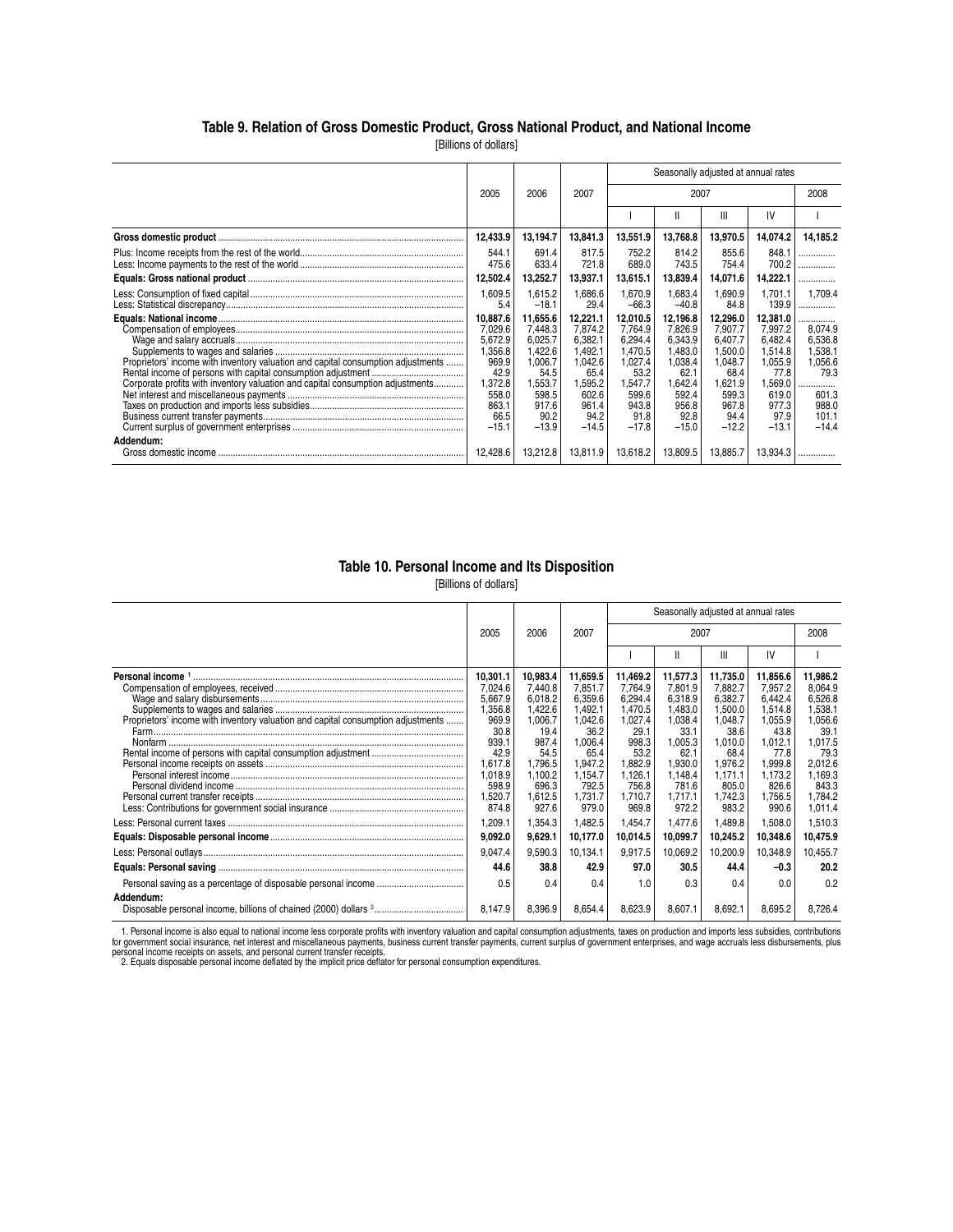### **Appendix Table A. Real Gross Domestic Product and Related Aggregates and Price Indexes: Percent Change From Preceding Period**

|                                                                                                         |                          |                          | Seasonally adjusted at annual rates |                          |                          |                          |                          |                          |                          |                          |                          |                          |                          |                                |                          |                          |                          |                          |                          |
|---------------------------------------------------------------------------------------------------------|--------------------------|--------------------------|-------------------------------------|--------------------------|--------------------------|--------------------------|--------------------------|--------------------------|--------------------------|--------------------------|--------------------------|--------------------------|--------------------------|--------------------------------|--------------------------|--------------------------|--------------------------|--------------------------|--------------------------|
|                                                                                                         | 2005                     | 2006                     | 2007                                | 2004                     |                          |                          | 2005                     |                          |                          |                          | 2006                     |                          |                          |                                | 2007                     |                          |                          |                          | 2008                     |
|                                                                                                         |                          |                          |                                     |                          | Ш                        | IV                       |                          |                          | Ш                        | IV                       |                          |                          | Ш                        | IV                             |                          |                          | ш                        | IV                       |                          |
| Gross domestic product (GDP) and related aggregates:                                                    | 3.1                      | 2.9                      | 2.2                                 | 3.5                      | 3.6                      | 2.5                      | 3.1                      | 2.8                      | 4.5                      | 1.2                      | 4.8                      | 2.4                      | 1.1                      | 2.1                            | 0.6                      | 3.8                      | 4.9                      | 0.6                      | 0.6                      |
|                                                                                                         | 4.3<br>2.3<br>3.4        | 5.0<br>2.3<br>$-0.1$     | 3.3<br>2.9<br>$-4.7$                | 3.4<br>2.2<br>11.5       | 6.6<br>2.4<br>1.3        | 3.7<br>2.4<br>$-0.3$     | 4.2<br>2.3<br>4.0        | 3.9<br>1.4<br>7.3        | 5.8<br>4.4<br>1.2        | 1.5<br>1.0<br>1.2        | 9.6<br>2.4<br>4.3        | 4.6<br>2.0<br>$-1.4$     | 3.4<br>2.0<br>$-9.9$     | 1.1<br>4.4<br>$-7.0$           | 0.2<br>2.1<br>$-6.2$     | 5.4<br>3.1<br>3.0        | 11.7<br>3.1<br>$-4.2$    | $-1.6$<br>3.1<br>$-7.0$  | 0.6<br>3.5<br>$-15.7$    |
|                                                                                                         | 4.2<br>3.0               | $-1.3$<br>3.0            | $-2.1$<br>2.3                       | $-6.1$<br>3.8            | 29.0<br>2.8              | $-9.6$<br>3.0            | 5.4<br>3.0               | 4.7<br>2.7               | 30.6<br>3.6              | $-30.5$<br>2.5           | 17.0<br>4.4              | $-10.9$<br>2.9           | 15.1<br>0.6              | $-21.6$<br>2.9                 | 6.2<br>0.4               | 1.0<br>3.9               | 13.1<br>4.7              | $-26.0$<br>1.5           | $-10.8$<br>0.9           |
| GDP excluding final sales of computers                                                                  | 35.1<br>2.9              | 19.4<br>2.8              | 20.3<br>2.1                         | $-6.6$<br>3.6            | 19.8<br>3.5              | 50.1<br>2.3              | 39.5<br>2.8              | 51.7<br>2.5              | 21.8<br>4.3              | 34.2<br>1.0              | 7.3<br>4.8               | 20.7<br>2.3              | 5.1<br>1.0               | 27.0<br>1.9                    | $-1.3$<br>0.6            | 35.7<br>3.6              | 49.8<br>4.6              | 26.6<br>0.4              | 18.4<br>0.5              |
|                                                                                                         | 5.9                      | 0.6                      | $-0.3$                              | $-30.8$                  | 18.9                     | 40.8                     | $-10.9$                  | 14.0                     | $-3.0$                   | 6.0                      | $-8.9$                   | 17.5                     | $-12.4$                  | 0.8                            | $-12.5$                  | 14.8                     | 9.6                      | $-3.3$                   | $-10.2$                  |
|                                                                                                         | 3.6                      | 3.2                      | 2.3                                 | 5.0                      | 3.8                      | 2.6                      | 3.9                      | 3.2                      | 5.6                      | 0.9                      | 5.7                      | 2.4                      | 0.8                      | 2.6                            | 0.3                      | 4.2                      | 5.6                      | 0.2                      | 0.4                      |
| Price indexes:                                                                                          | 3.2<br>3.2<br>3.4        | 3.2<br>3.1<br>3.3        | 2.7<br>2.4<br>2.8                   | 3.8<br>3.4<br>3.8        | 2.3<br>2.8<br>2.4        | 3.2<br>3.1<br>3.4        | 3.9<br>4.1<br>4.1        | 2.6<br>2.6<br>2.7        | 3.5<br>2.9<br>3.6        | 3.5<br>3.5<br>3.7        | 3.4<br>3.4<br>3.5        | 3.5<br>3.2<br>3.6        | 2.4<br>2.6<br>2.5        | 1.7<br>2.4<br>1.8              | 4.2<br>3.3<br>4.3        | 2.6<br>1.6<br>2.8        | 1.0<br>1.7<br>1.2        | 2.4<br>2.1<br>2.6        | 2.6<br>2.0<br>2.7        |
| Gross domestic purchases excluding food and energy<br>Gross domestic purchases excluding final sales of | 3.7<br>3.1<br>3.9        | 3.3<br>2.9<br>3.5        | 2.7<br>2.4<br>2.8                   | 4.2<br>3.4<br>4.3        | 2.8<br>2.6<br>2.9        | 3.6<br>2.8<br>3.9        | 3.6<br>4.0<br>3.8        | 3.5<br>2.6<br>3.7        | 4.6<br>2.7<br>4.8        | 3.7<br>3.2<br>3.9        | 2.7<br>3.2<br>2.9        | 4.2<br>3.2<br>4.5        | 2.5<br>2.5<br>2.7        | 0.1<br>2.3<br>0.2              | 3.8<br>3.1<br>3.9        | 3.8<br>1.5<br>4.0        | 1.8<br>1.9<br>1.9        | 3.7<br>2.3<br>3.9        | 3.5<br>2.2<br>3.6        |
| Personal consumption expenditures (PCE)<br>Market-based PCE excluding food and energy 4                 | 2.9<br>2.2<br>2.7<br>1.7 | 2.8<br>2.2<br>2.6<br>1.9 | 2.5<br>2.1<br>2.5<br>1.9            | 3.8<br>2.7<br>3.4<br>1.9 | 2.0<br>1.7<br>1.5<br>1.1 | 3.0<br>2.1<br>2.9<br>1.8 | 2.2<br>2.6<br>1.9<br>2.3 | 3.4<br>2.1<br>3.1<br>1.5 | 4.3<br>1.7<br>4.3<br>1.2 | 2.8<br>2.4<br>2.6<br>1.9 | 1.7<br>2.0<br>1.5<br>1.8 | 4.3<br>2.9<br>4.3<br>2.6 | 2.6<br>2.3<br>2.4<br>2.1 | $-0.9$<br>1.9<br>$-1.6$<br>1.6 | 3.5<br>2.4<br>3.6<br>2.4 | 4.3<br>1.4<br>4.7<br>1.2 | 1.8<br>2.0<br>1.4<br>1.5 | 3.9<br>2.5<br>4.0<br>2.3 | 3.5<br>2.2<br>3.6<br>1.9 |

1. For some components of final sales of computers, includes computer parts.<br>2. Farm output less intermediate goods and services purchased.<br>3. Consists of GDP less gross value added of farm, of households and institutions,